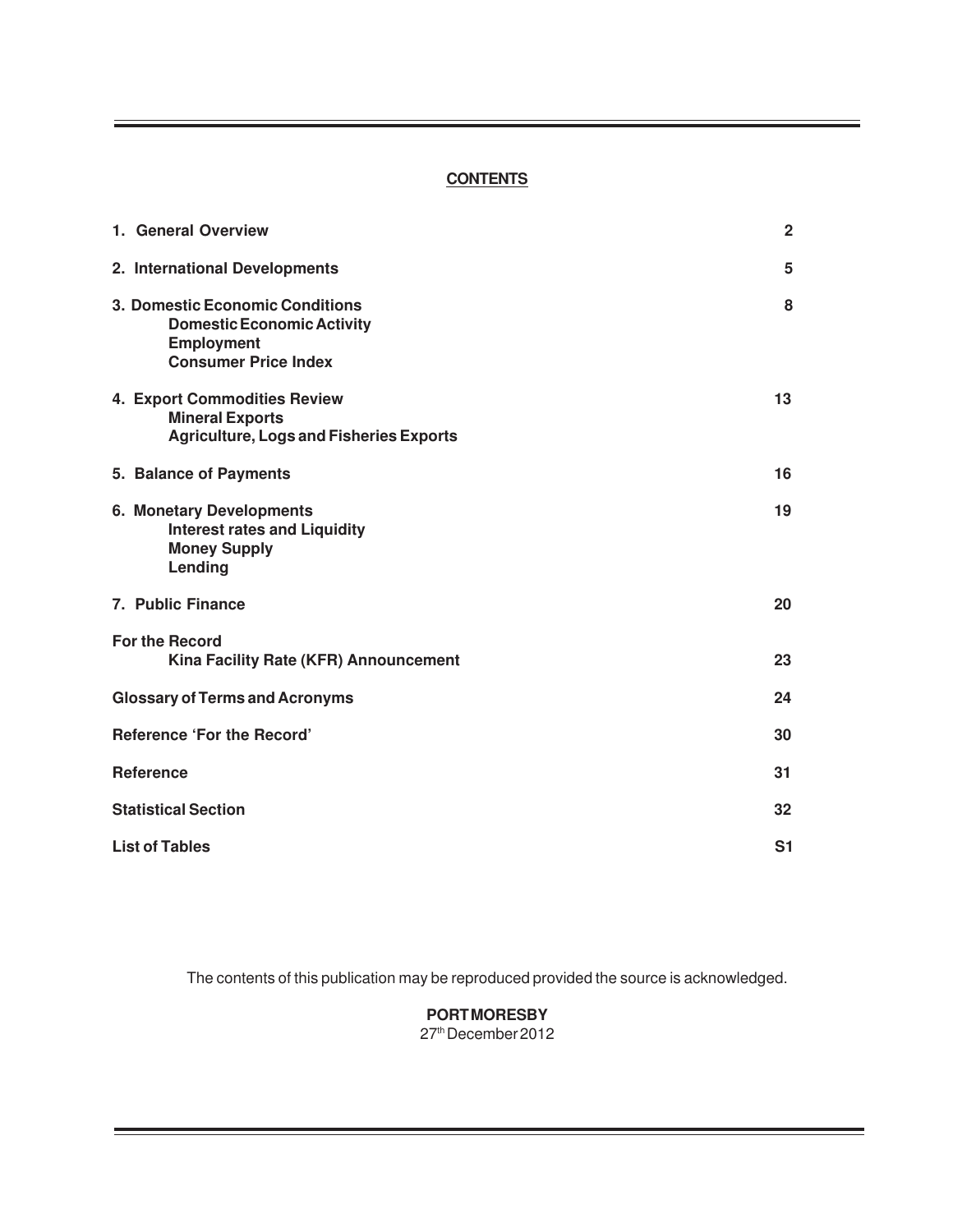### **1. GENERAL OVERVIEW**

Economic indicators available to the Bank of Papua New Guinea (the Bank) show that domestic economic activity continued to grow in the September quarter of 2012, compared to the previous quarter. Continued increase in the level of employment in the private sector and in lending to the private sector, although at a slower pace, are indicative of this growth. However, the lower international commodity prices for Papua New Guinea's (PNG) exports have resulted in an overall balance of payments deficit for the nine months to September 2012. The Trade Weighted Index (TWI) depreciated in the September quarter by 1.8 percent as the kina depreciated against the US dollar and the Australian dollar. Inflation continued to remain low with an annual outcome of 2.0 percent in the September quarter, 2012. This outcome is attributed to lower international food and fuel prices as well as the lag effects of past appreciation of the kina exchange rate. With the low inflation, the Bank eased monetary policy by reducing the KFR (Kina Facility Rate) from 7.75 percent to 6.75 percent in September quarter of 2012.

Data from the Bank's Business Liaison Survey<sup>1</sup> (BLS) show that the total nominal value of sales in the private sector fell by 2.8 percent in the June quarter of 2012, compared to a decline of 2.9 percent in the March quarter. Excluding the mineral sector, sales increased by 2.4 percent in the June quarter of 2012, compared to a fall of 1.0 percent in the previous quarter. Sales declined in the mineral, wholesale, manufacturing, transportation, agriculture/forestry/fisheries and financial/business and other services sectors, while the building and construction and retail sectors recorded increases. By region, Southern and National Capital District (NCD) recorded declines, while Momase, Islands, Morobe and Highlands experienced increases. Over the twelve months to June 2012, total sales declined by 2.8 percent.

The Bank's Employment Index<sup>2</sup> show that the total level of employment in the private sector increased by 1.6 percent in the September quarter of 2012, compared to an increase of 3.0 percent in the previous quarter. Excluding the mineral sector, the level of employment increased by 1.5 percent. The level of employment increased in all sectors, except the transportation and financial/business and other services sectors. By region, there were increases in all regions, except the Southern region. Over the year to September 2012, the total level of employment increased by 7.0 percent, while excluding the mineral sector, the level of employment increased by 6.6 percent.

Quarterly headline inflation as measured by the Consumer Price Index (CPI) was 0.8 percent in the September quarter of 2012, compared to a decline of 0.4 percent in the June quarter. There were increases in the 'Food', 'Drinks', 'Tobacco and betelnut', and 'Miscellaneous' expenditure groups, which more than offset decreases in the other expenditure groups. The annual headline inflation rate was 2.0 percent in the September quarter of 2012, compared to 8.4 percent in the September quarter of 2011. This lower outcome was attributed to the past appreciation of the kina, tuition free education policy of the government and extension of the tariff reduction program. By region, all urban areas recorded increases in the September quarter. The annual exclusion-based inflation declined by 0.8 percent in the September quarter of 2012, compared to an increase of 0.2 percent in the previous quarter. The annual trimmed mean inflation was 2.2 percent in the quarter, compared to 3.4 percent in the previous quarter.

In the September quarter of 2012, the daily average kina exchange rate depreciated against all the major trading partners' currencies except the euro, which it appreciated against by 2.4 percent to 0.3850. It depreciated against the US dollar by 0.5 percent to 0.4813, the Australian dollar by 3.4 percent to 0.4632, the pound sterling by 0.1 percent to 0.3057 and the Japanese yen by 2.5 percent to 37.8284. These movements resulted in a depreciation of the daily average TWI exchange rate by 1.8 percent to 38.06 in the September quarter of 2012, from to 38.74 in the June quarter.

The weighted average price of Papua New Guinea's exports was 16.2 percent lower in the September quarter of 2012, compared to the corresponding quarter of 2011. There was a 14.7 percent decline in the weighted average price of mineral exports, with lower kina prices of all mineral exports. For the agricultural, logs and marine product exports, excluding refined petroleum product exports, the weighted average price declined by 21.2 percent due to lower kina export prices of logs and all agricultural exports, with the exception of tea and marine products.

1,2Some new companies engaged in the LNG project are not covered in the BLS and Employment Survey sample.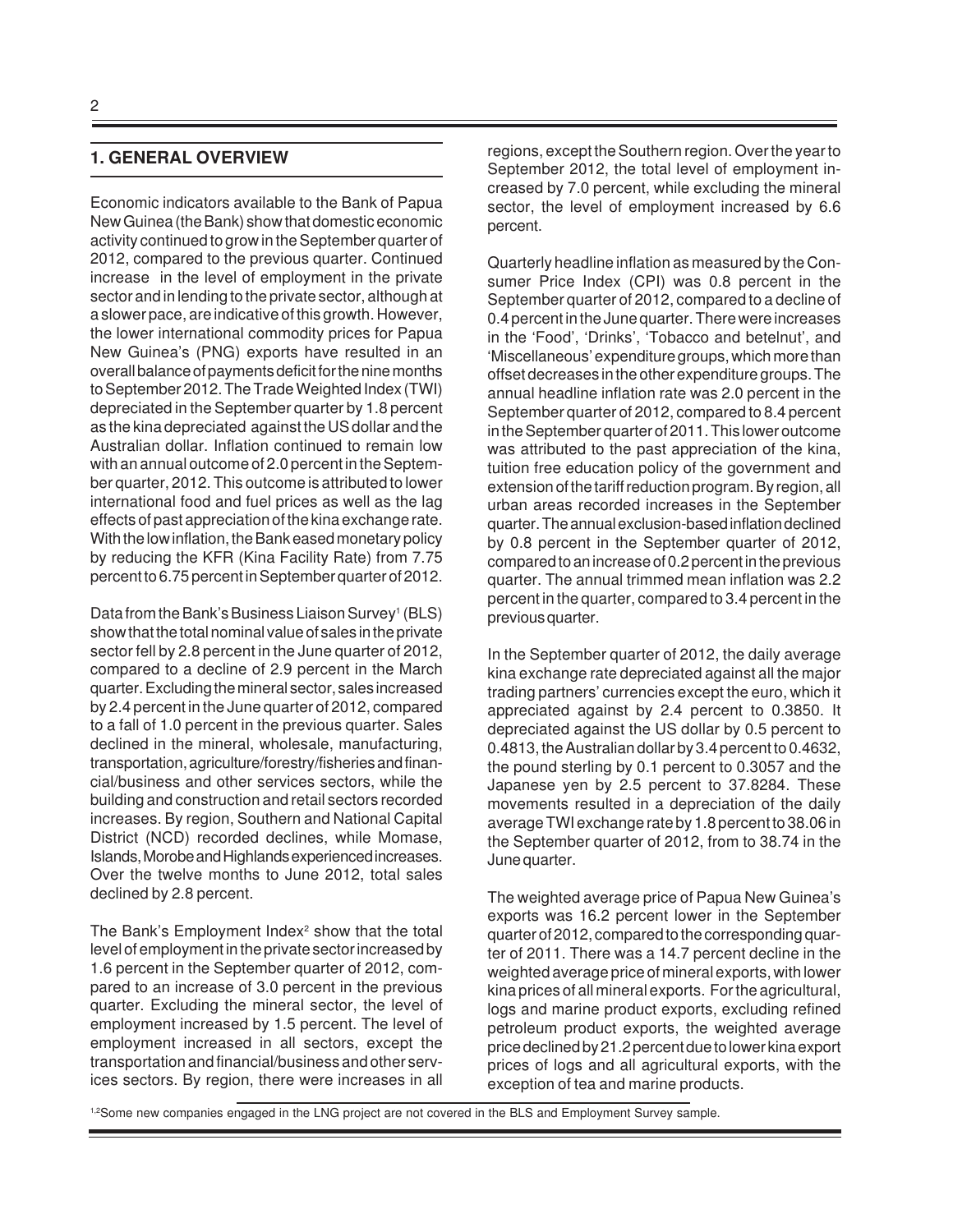The balance of payments recorded an overall deficit of K868 million for the nine months to September 2012, compared to a surplus of K427 million in the corresponding period of 2011.This outcome was due to a deficit in the current account, which more than offset net inflows in the capital and financial accounts.

The deficit in the current account was attributed to lower trade surplus, higher net service and net income payments, and lower net transfer receipts. The net inflow in capital and financial account was due to inflows from foreign direct, portfolio and other investments. These more than offset net outflows from investments in financial derivative instruments.

The capital account recorded a lower net inflow of K25 million in the nine months to September 2012, compared to K63 million in the corresponding period of 2011. The decline reflected lower transfers by donor agencies for project financing. The financial account recorded a net inflow of K2,020 million in the nine months to September 2012, compared to a net inflow of K391 million in the corresponding period of 2011. This was the result of higher net inflow from foreign direct investments and portfolio investments reflecting equity inflows and draw down from investments in short-term money market instruments by resident entities

The level of gross foreign exchange reserves at the end of September 2012 was K8,399.60 (US\$4,042.1) million, sufficient for 10.5 months of total and 15.3 months of non-mineral import cover.

The Bank of Papua New Guinea eased monetary policy by reducing the KFR from 7.75 percent to 6.75 percent in the September quarter of 2012, following low inflation outcomes up to the June quarter of 2012. The low inflation was attributed to low imported inflation, supported by the lag pass-through effect of the appreciation of the kina.The Bank continued to utilise its Open Market Operation (OMO) instruments in the conduct of monetary policy in the September quarter of 2012. There was a net reduction of K536.0 million in CBBs during the quarter as holders retired their bills. The Government made a net issuance of K402.5 million Treasury bills and K138.0 million Inscribed stocks during the quarter, which assisted the Bank in its liquidity management. The Cash Reserve Requirement (CRR) for the commercial banks was maintained at 8.0 percent in the September

#### quarter of 2012.

The average level of broad money supply (M3\*) increased by 0.4 percent in the September quarter of 2012, compared to an increase of 2.8 percent in the June quarter.This outcome was influenced by an increase in average net claims on the Central Government following net issuance of securities and drawdown of Government deposits. Average net domestic claims outstanding, excluding net claims on the Central Government, increased by 4.8 percent in the September quarter of 2012, following an increase of 2.7 percent in the June quarter.The average level of monetary base (reserve money) declined by 7.6 percent in the September quarter of 2012, compared to a growth of 10.6 percent in the June quarter. This reflected a decline in commercial bank's deposits at the Central Bank, which more than offset an increase in currency in circulation.

The average level of deposits in other depository corporations (ODCs) decreased by 0.5 percent to K17,870.9 million in the September quarter of 2012 from K17,926.7 million in the June quarter.This reflected declines in transferable and Central Government deposits.

The net foreign assets of financial corporations, declined by 3.0 percent to K9,876.1 million in the September quarter of 2012, compared to a decline of 1.3 percent in the June quarter. This resulted from declines in net foreign assets of the Central Bank and other financial corporations (OFCs). Net claims on the Central Government decreased by K11.6 million to K1,830.2 million in the September quarter of 2012, compared to an increase of K693.6 million in the previous quarter. This resulted from an increase in Government deposits and maturing of Government securities by ODCs.

In the September quarter of 2012, total domestic credit extended by financial corporations to the private sector, public non-financial corporations, Provincial and Local Governments, and OFCs, increased by K329.8 million to K10,042.8 million, compared to an increase of K208.3 million in the June quarter of 2012. This was mainly due to increases of K244.4 million and K171.8 million in credit to the private sector and public non-financial corporations, respectively. The growth in private sector credit reflected advances by the ODCs to the manufacturing, commerce, transport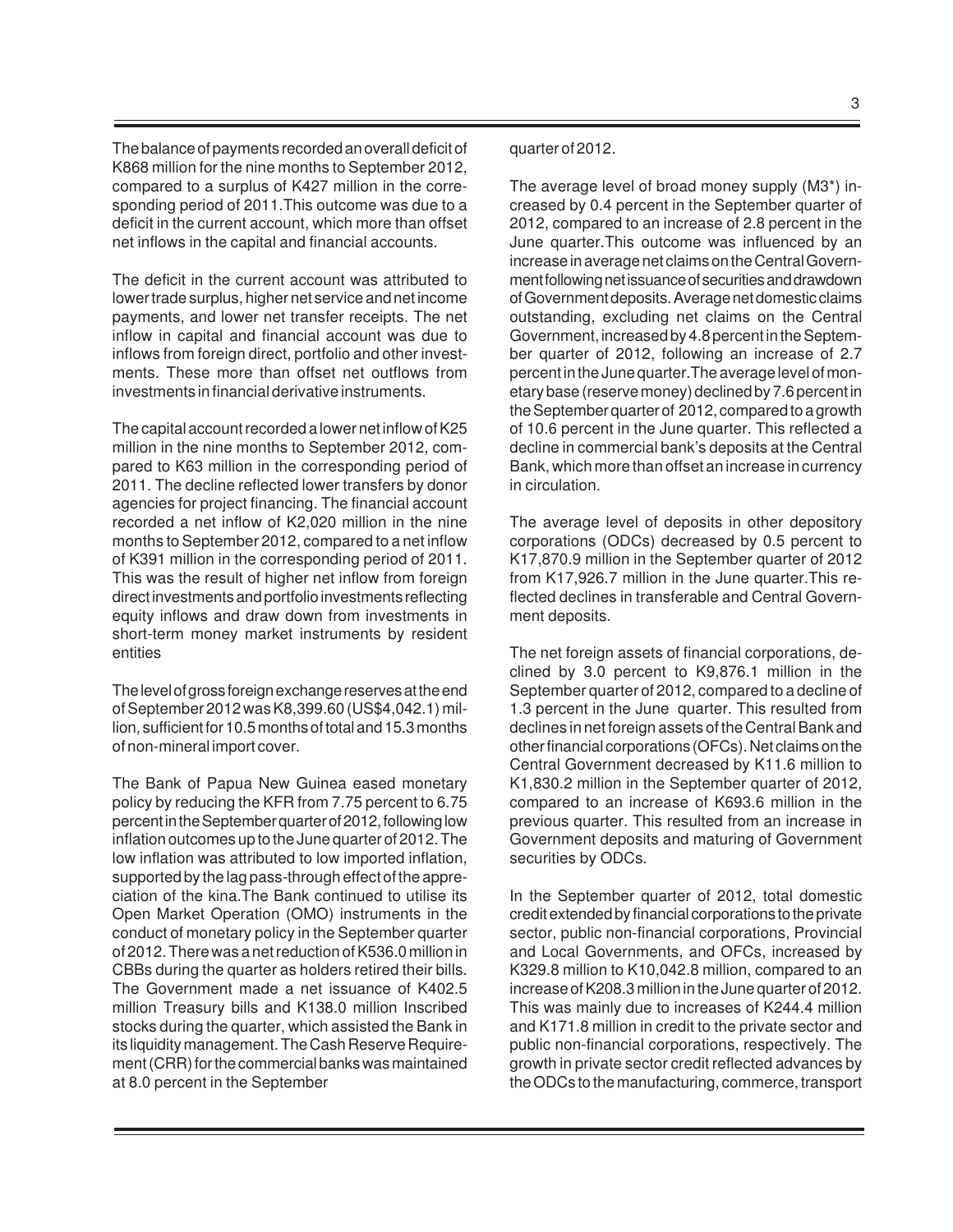and communication and other business services sectors, as well as the household sector for housing advances. The annualised growth in domestic credit, excluding Central Government was 11.8 percent in the September quarter of 2012.

Preliminary estimates of the fiscal operations of the National Government over the nine months to September 2012 showed an overall surplus of K233.1 million, compared to a surplus of K366.3 million in the corresponding period of 2011. This represents 0.7 percent of nominal GDP and reflected higher revenue, which more than offset an increase in expenditure.

Total revenue, including foreign grants, over the nine months to September 2012 was K6,629.6 million, 23.3 percent higher than the receipts collected in the corresponding period of 2011. This represents 65.3 percent of the revised budgeted revenue for 2012. The increase in revenue reflected higher receipts in most categories of both tax and non-tax revenue, combined with higher foreign grants.

Total expenditure over the nine months to September 2012 was K6,396.5 million, 27.7 percent higher than in the corresponding period of 2011. This represents 60.6 percent of the revised budgeted appropriation for 2012 and resulted from both higher development and recurrent expenditures.

The budget surplus of K233.1 million and net external borrowing of K24.7 million was offsetted by net negative financing to domestic sources totalling K257.8 million.The external borrowing of K69.1 million was from concessional sources, while loan repayments of K8.0 million and K36.4 million were made to commercial and extraordinary sources, respectively. The net negative financing to domestic sources mainly comprised of K2,151.7 million worth of cheques presented for payment by other resident sectors. This more than offset Government deposits placed at the Central Bank totalling K865.5 million and purchases of Government securities totalling K691.8 million and K336.6 million by ODCs and OFCs, respectively.

Total public (Government) debt outstanding at the end of the September quarter of 2012 was K8,202.2 million, K487.1 million higher than in the June quarter of 2012 and resulted from increases in both domestic debt and external loans. The increase in domestic debt resulted from net new issuance of Treasury bills and Inscribed stocks, while the increase in external debt mainly reflected the drawdown of concessional loans. This resulted in the debt to nominal GDP ratio increasing to 25.1 percent from 23.6 percent between the two quarters.

The total amount of Government deposits in the depository corporations increased by K292.0 million to K4,251.1 million in September 2012, compared to K3,959.1 million in June 2012. Government trust accounts held at the Central Bank increased by K230.5 million to K457.1 million between the end of September 2012 and June 2012, reflecting placements mainly for the 2015 South Pacific Games and infrastructure development grants.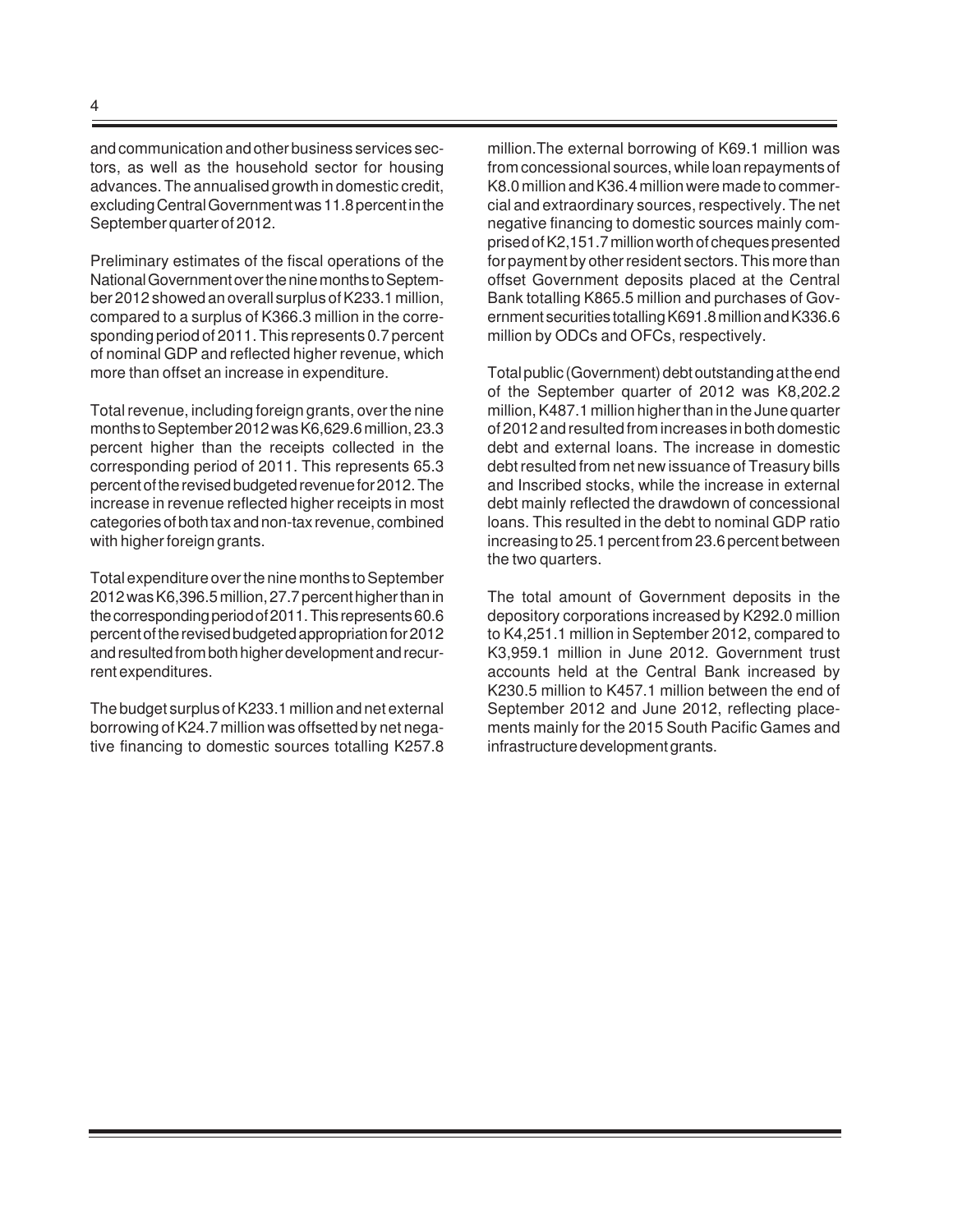## **2. INTERNATIONAL DEVELOPMENTS**

Global economic activity continued to be weak in the third quarter of 2012, reflecting subdued demand in advanced economies, particularly in the Euro area, associated with European sovereign debt crisis, and the subsequent impact on international trade of other economies. In its World Economic Outlook (WEO) for October 2012, the International Monetary Fund's (IMF) revised downwards the global growth to be 3.3 percent in 2012 from its July forecasts of 3.5 percent, with a growth of 1.3 percent in advanced economies and 5.3 percent in emerging economies. The United States (US), Japan, and emerging and developing countries, collectively, experienced moderate to strong growth, while the growth in the Euro area remained weak and is expected to contract in the remainder of 2012. In Asia, economic activity was higher than in most regions but growth moderated with weaker external demand and the slowing down of economic activity and demand in China. Output is expected to remain sluggish in advanced economies while for major emerging economies and some developing economies, it will be strong.

Measures agreed to by the European Union (EU) and the European Central Bank's (ECB) to assist in the effectiveness of policies included the establishment of the Outright Monetary Transaction (OMT) program in July. Subsequently in September, the European Central Bank (ECB) affirmed its willingness to purchase shorter-term sovereign bonds in the secondary market through the OMT program. The aim of OTM is to safeguard the transmission of monetary policy in the Euro area.

In September, the twentieth APEC Economic leaders' meeting was held in Vladivostok, Russia under the theme "Integrated to Grow, Innovate to Prosper". The leaders discussed trade and investment liberalization, regional economic integration, strengthening food security, establishing reliable supply chains and intensive cooperation to foster innovative growth.They welcomed the European leaders' commitment to take necessary measures to safe guard the integrity and stability of the Euro area, reaffirming their commitment to the World Trade Organisation (WTO) and to facilitate trade liberalization in the Asia-Pacific region. The APEC leaders recognized the growing challenges of regional and global food security and are committed to

increase sustainable agricultural productivity, facilitate trade and develop markets, enhance food security for vulnerable groups and improve farmers' welfare. They also reaffirmed their commitment to achieve a APEC-wide target of ten percent improvement in supply-chain performance by 2015, in terms of reducing time, cost and uncertainty of moving goods and services through the Asia-Pacific region.

Also in September, a meeting of high-level officials from the Organization of the Petroleum Exporting Countries (OPEC) and the Russia Federation was held in Vienna, Austria to exchange views on the current oil market situation and the importance of a stable and predictable market for long-term well-being of the industry and the global economy. Both parties proposed to broaden their cooperation and discuss the possible establishment of a joint working group to focus on information exchange and analysis of the petroleum industry.

In September 2012, international food prices slightly increased from the levels in August, reflecting increases in the prices of dairy products and meat, with minimal increases for cereals. Prices of sugar and oil fell. The Food and Agricultural Organization (FAO) Food Price index (FFPI) increased to 216 points from 213 in August. World demand for meat and dairy products remain high with increased feed costs underpinning world prices. World cereal harvests were revised down as production has been affected by drought in key producing areas such as the US, Europe and Central Asia.

In the United States (US), real GDP increased by 2.0 percent over the year to September 2012, compared to a growth of 1.3 percent over the same period in 2011. The growth was supported by increases in personal and government consumption expenditures and residential investment. The latest IMF forecast is for real GDP to grow by 2.2 percent in 2012.

Industrial production grew by 2.8 percent over the year to September 2012, compared to a growth of 3.9 percent in the corresponding quarter of 2011.The Institute of Supply Management's Purchasing Managers Index was 52.5 in September 2012, compared to 49.3 in September 2011. An index above 50 indicates expansion in the manufacturing industry. Retail sales increased by 4.3 percent over the year to September 2012, compared to an increase of 8.4 percent over the corresponding period in 2011.The unemployment rate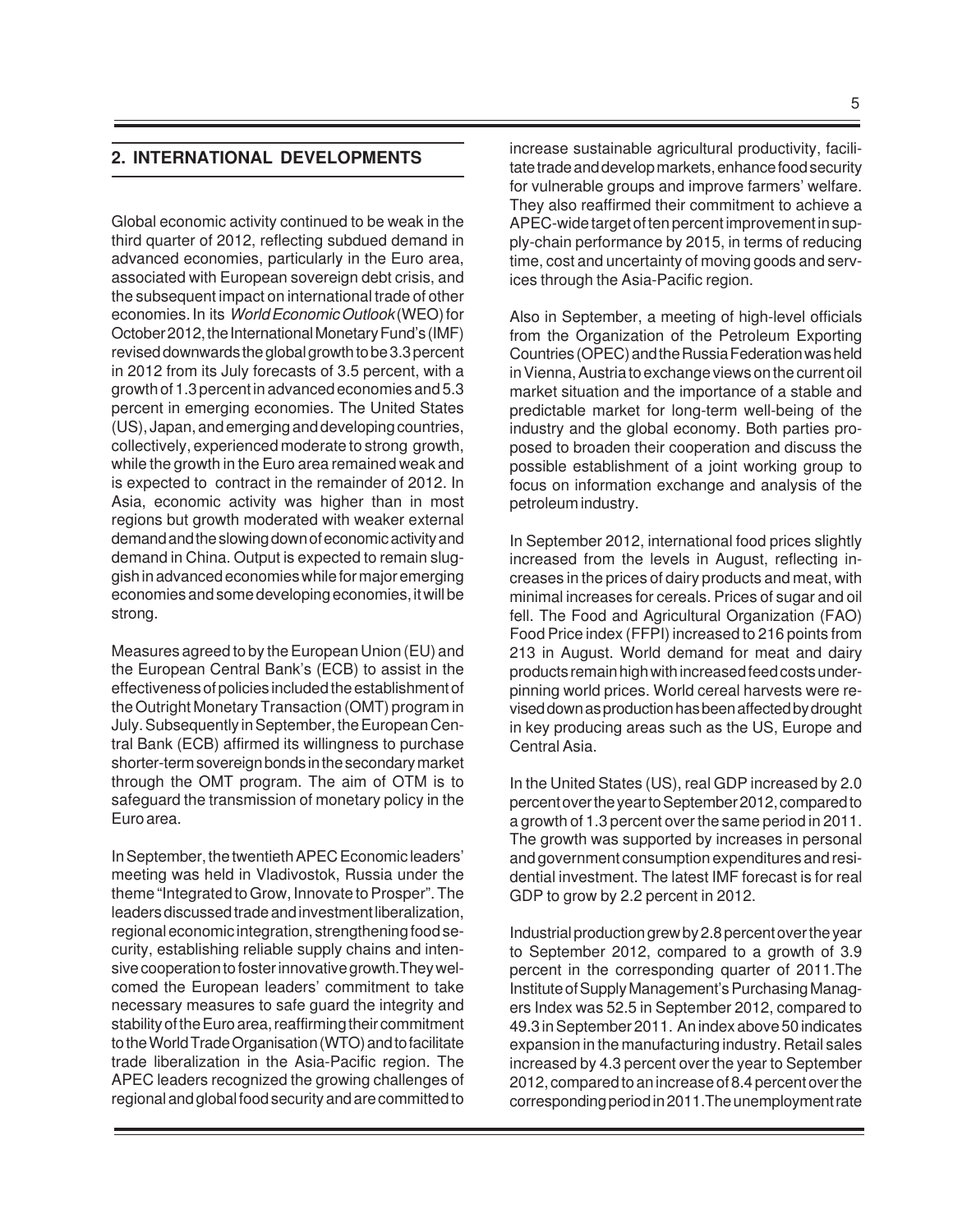was 7.9 percent in September 2012, compared to 9.0 percent in September 2011.

Consumer prices increased by 2.0 percent over the year to September 2012, compared to an increase of 3.8 percent over the year to September 2011. Broad money supply increased by 7.0 percent over the year to September 2012, compared to an increase of 9.2 percent over the corresponding period in 2011. The Federal Reserve Bank maintained its accommodative monetary policy stance by keeping the Federal Funds Rate between 0.0 percent and 0.25 percent.

There was a trade deficit of US\$744 billion over the year to September 2012, compared to a deficit of US\$713 billion over the corresponding period in 2011. This was due to the lower export of services and food products and high import of automotive products and capital goods.

In Japan, real GDP increased marginally by 0.1 percent over the year to September 2012, compared to an increase of 1.4 percent over the same period in 2011. This was due to strong household consumption and private sector demand, which was largely offset by the weak performance in the external sector. The latest IMF forecast is for real GDP to grow by 2.2 percent in 2012.

Industrial production declined by 0.1 percent over the year to September 2012, compared to a decline of 0.9 percent over the year to September 2011. Retail sales increased to 0.5 percent over the year to September 2012, compared to a decrease of 0.1 percent in the corresponding period of 2011.The annual unemployment rate was 4.2 percent in September 2012, compared to 4.5 percent in September 2011.

Consumer prices declined by 0.3 percent over the year to September 2012 compared to a decrease of 0.1 percent in the corresponding period of 2011. Broad money supply(M3) grew by 2.0 percent over the year to September 2012, compared to an increase of 2.3 percent over the same period in 2011.The Bank of Japan (BOJ) increased its asset purchase program in September 2012 by a total of 21 trillion yen to 91 trillion yen.The BOJ maintained its easy monetary policy in its effort to encourage economic growth and end deflation, while maintaining its official call rate at 0.1 percent in the September quarter of 2012.

The current account balance was in a surplus of

US\$71.6 billion over the year to September 2012, compared to a surplus of US\$134.5 billion over the same period in 2011.

In the Euro area, real GDP declined by 0.1 percent over the year to September 2012, compared to a decline of 1.4 percent in the corresponding period of 2011. The decline was associated with the troubled peripheral economies affected by the deepening European debt crisis, which offset the growth in Germany and France. The latest IMF forecast is for real GDP to decline by 0.4 percent in 2012.

Industrial production fell by 2.9 percent over the year to September 2012, after an increase of 2.2 percent over the same period in 2011. Retail sales decreased by 0.8 percent over the year to September 2012, compared to a decrease of 0.5 percent in the corresponding period of 2011.The annual unemployment rate was 11.6 percent in September 2012, compared to 10.2 percent in September 2011, with Spain and Greece recording the highest unemployment rates.

Consumer prices in the Euro area, as measured by the Harmonised Index of Consumer Prices (HICP), increased by 2.5 percent over the year to September 2012, compared to an increase of 2.7 percent over the same period in 2011. Broad money supply increased by 3.0 percent over the year to September 2012, compared to a 1.6 percent expansion in the corresponding period of 2011. In light of the European debt crisis, the ECB dropped its refinancing rate to 0.75 percent in July and maintained it in September 2012.

The current account recorded a surplus of US\$87.1 billion in September 2012, compared to a deficit of US\$31.1 billion over the same period in 2011.The surplus was driven by Germany's export performance.

In Germany, real GDP grew by 1.1 percent over the year to September 2012, compared to an increase of 2.5 percent over the same period in 2011, reflecting improved demand associated with falling unemployment and rising wages, and increased exports. The latest IMF forecast is for real GDP to grow by 0.9 percent in 2012.

Industrial production declined by 1.1 percent over the year to September 2012, compared to an increase of 5.7 percent in the corresponding period of 2011, as a result of the European debt crisis spillover. Retail sales declined by 3.1 percent over the year to September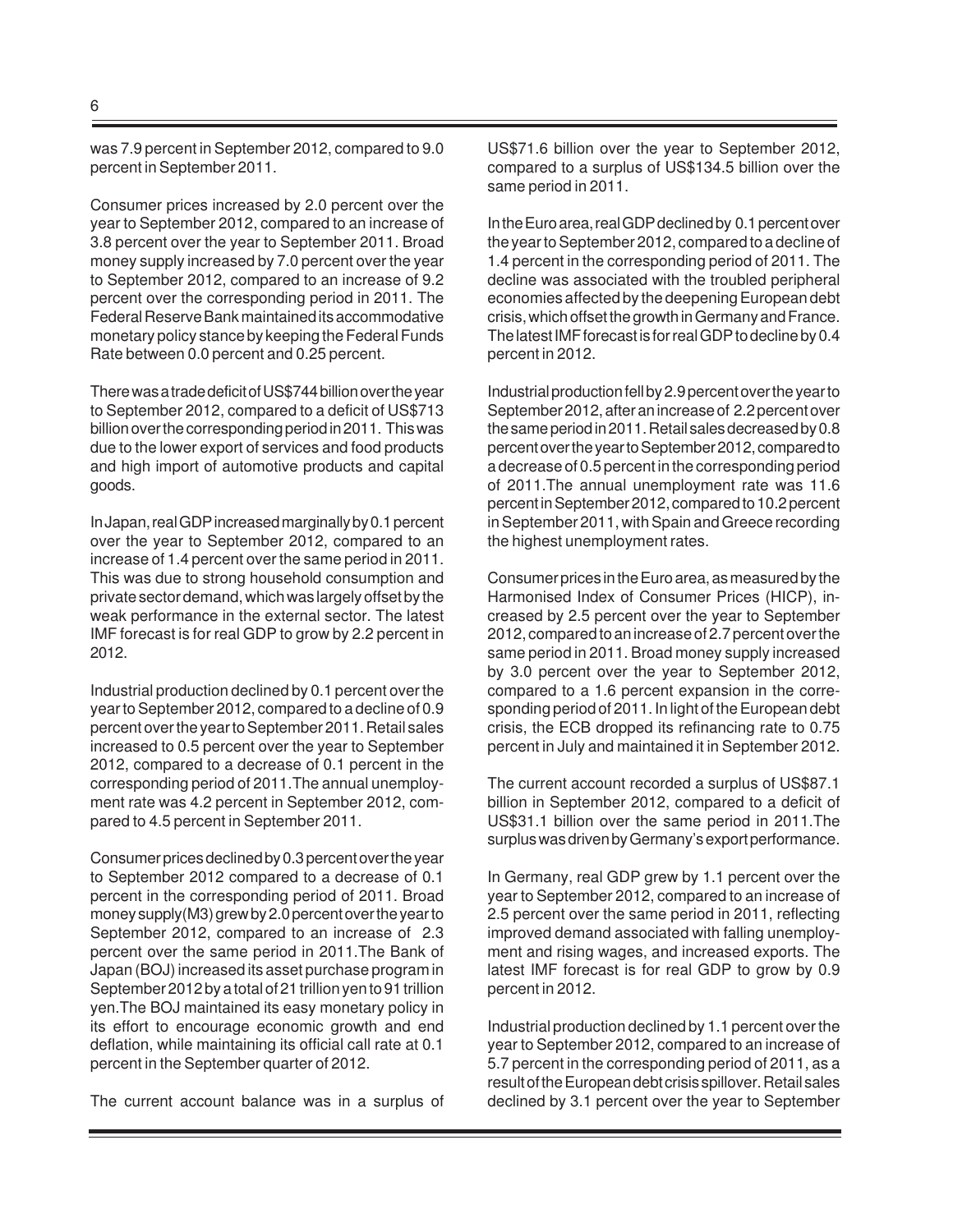2012, compared to an increase of 1.1 percent over the year to September 2011.The unemployment rate remains unchanged at 6.9 percent in September 2012 and September 2011.

Consumer prices increased by 1.9 percent over the year to September 2012, compared to an increase of 2.5 percent over the same period in 2011.

The trade account recorded a surplus of US\$237.3 billion over the year to September 2012, up from US\$192.7 billion in the corresponding period of 2011, reflecting higher exports.

In the United Kingdom (UK), real GDP decreased by 0.1 percent over the year to September 2012, in contrast to an increase of 0.6 percent over the same period in 2011. Output fell as a result of the end of the London Olympic Games and a reduction in government expenditure.The latest IMF forecast is for real GDP to decline by 0.4 percent in 2012.

Industrial production declined by 2.6 percent over the year to September 2012, compared to a decline of 0.7 percent in the corresponding period of 2011. Retail sales increased by 2.5 percent over the year to September 2012, higher than the 0.8 percent increase over the same period in 2011.The unemployment rate was 7.9 percent in September 2012, lower than the 8.3 percent recorded in September 2011.

Consumer prices increased by 2.2 percent over the year to September 2012, compared to an increase of 4.7 percent over the same period in 2011. Broad Money supply declined by 2.8 percent over the year to September 2012, compared to a decrease of 0.7 percent in the corresponding period of 2011. The Bank of England continued to maintain its official bank rate at 0.5 percent in the September quarter of 2012.

There was a trade account deficit of US\$163.4 billion over the year to September 2012, compared to a deficit of US\$162.6 billion over the same period in 2011.

In Australia, real GDP grew by 3.1 percent over the year to September 2012, compared to an increase of 2.5 percent in the corresponding period of 2011. There was strong growth in household consumption, capital equipment and inventory. The latest IMF forecast is for real GDP to grow by 3.0 percent in 2012.

Industrial production increased by 0.5 percent over the year to September 2012, compared to an increase of 2.2 percent over the same period in 2011. Retail sales increased by 3.2 percent over the year to September 2012, compared to an increase of 0.2 percent in the corresponding period of 2011. The unemployment rate was 5.4 percent in September 2012, compared to 5.3 percent in September 2011.

Consumer prices increased by 2.0 percent over the year to September 2012 lower than the 3.4 percent over the same period in 2011.This lower outcome was mainly attributed to the strong Australian dollar, and lower prices in transportation, clothing & footwear and finance and insurance groups. Broad money supply increased by 8.2 percent over the year to September 2012, compared to 9.4 percent over the same period in 2011. With the drop in inflation, the Reserve Bank of Australia (RBA) maintained its official cash rate at 3.5 percent at the end of the September quarter of 2012.

The trade account recorded a deficit of US\$52.2 billion over the year to September 2012, compared to a surplus of US\$29.8 billion in the corresponding period of 2011. This was due to declines in exports, reflecting lower prices of iron ore and coal.

In the September quarter of 2012, the US dollar depreciated against the Australian dollar by 0.5 percent, and the Japanese yen by 0.8 percent while it appreciated against both the pound sterling and euro by 1.7 percent and 3.3 percent respectively. The depreciation against the euro reflected more European banks facing increased funding difficulties associated with the euro debt crisis which affected their credit worthiness and profits, prompting a flight to safe-haven assets.

In the September quarter of 2012, the daily average kina exchange rate depreciated against all the major trading partners' currencies except the euro, which it appreciated against by 2.4 percent to 0.3850. It depreciated against the US dollar by 0.5 percent to 0.4813, the Australian dollar by 3.4 percent to 0.4632, the pound sterling by 0.1 percent to 0.3057 and the yen by 2.5 percent to 37.8284. These movements resulted in the daily average Trade Weighted Index (TWI) exchange rate depreciating by 1.8 percent to 38.06 in the September quarter of 2012, compared to 38.74 in the June quarter.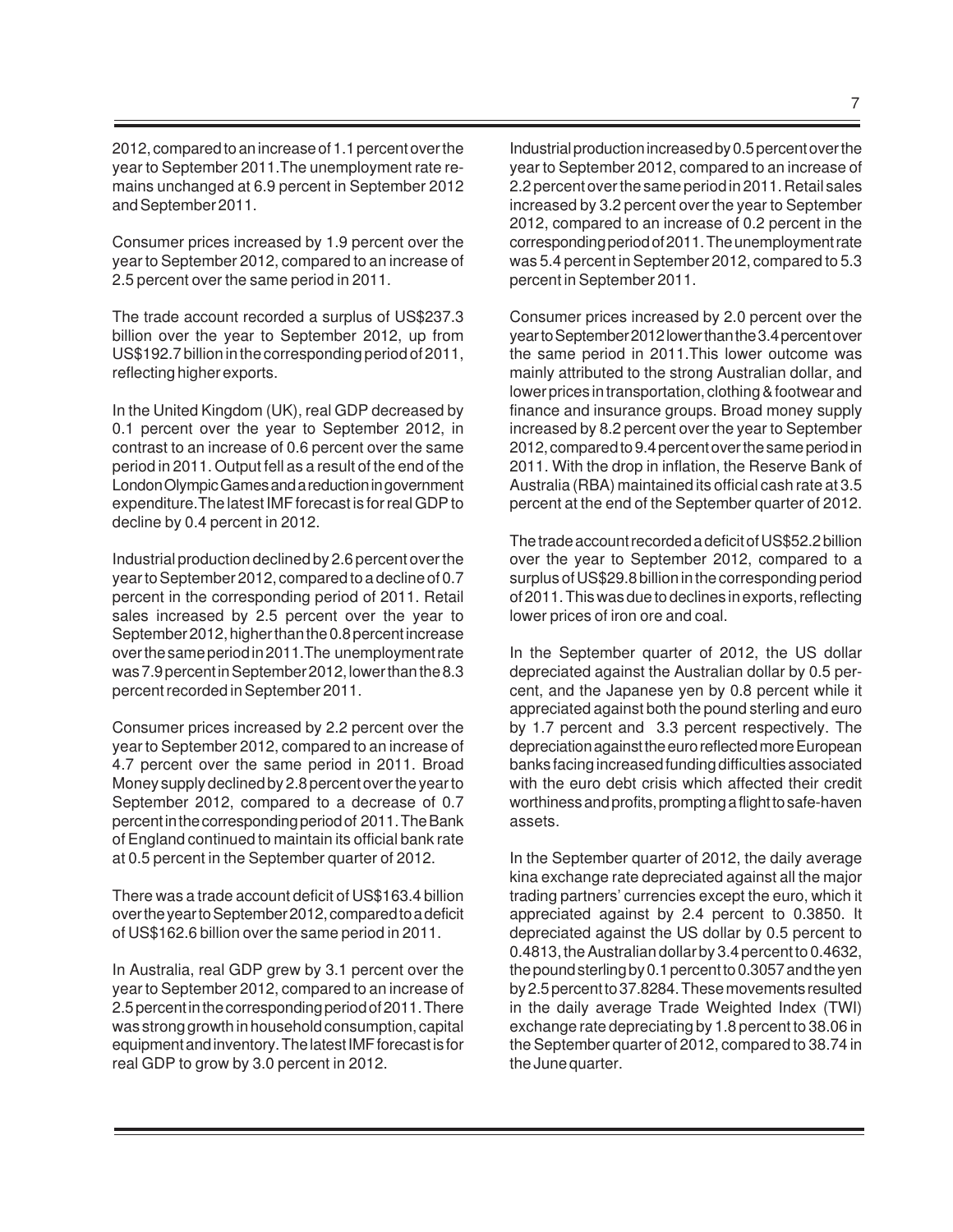#### **3. DOMESTIC ECONOMIC CONDITIONS**

#### **DOMESTIC ECONOMIC ACTIVITY**

Data from the Bank's Business Liaison Survey (BLS) show that the total nominal value of sales in the private sector fell by 2.8 percent in the June quarter of 2012, compared to a decline of 2.9 percent in the March quarter. Excluding the mineral sector, sales increased by 2.4 percent in the June quarter of 2012, compared to a fall of 1.0 percent in the previous quarter. Sales declined in the mineral, wholesale, manufacturing, transportation, agriculture/forestry/fisheries and financial/business and other services sectors, while there were increases in the building and construction and retail sectors. By region, Southern and NCD recorded declines, while, Momase, Islands, Morobe and Highlands experienced increases. Over the twelve months to June 2012, total sales declined by 2.8 percent.

In the mineral sector, sales declined by 17.7 percent in the June quarter of 2012, compared to an increase of 9.8 percent in the previous quarter. This was due to lower gold and copper production, reduced inventory levels at the existing mines and frequent shutdown of plant at a major copper mine. Over the twelve months to June 2012, sales declined by 19.0 percent.

In the wholesale sector, sales dropped by 3.8 percent in the June quarter of 2012, compared to an increase of 4.4 percent in the March quarter. The drop was attributed to lower demand for wholesale coffee beans, and industrial and petroleum products. Over the twelve months to June 2012, sales increased by 3.6 percent.

In the manufacturing sector, sales declined by 2.2 percent in the June quarter of 2012, compared to an increase of 4.5 percent in the March quarter. The decline was due to shut down and inventory write-off by an oil refinery, disruption of a water supply for maintenance, fall in packaging and build-up in stock of poultry products. Over the twelve months to June 2012, sales fell by 3.0 percent.

In the transportation sector, sales fell by 1.9 percent in the June quarter of 2012, compared to a decline of 19.4 percent in the March quarter.The decrease was associated with lower passenger travel and cargo haulage by both air and sea transportation sub-sectors. Over the twelve months to June 2012, sales declined by 6.0 percent.

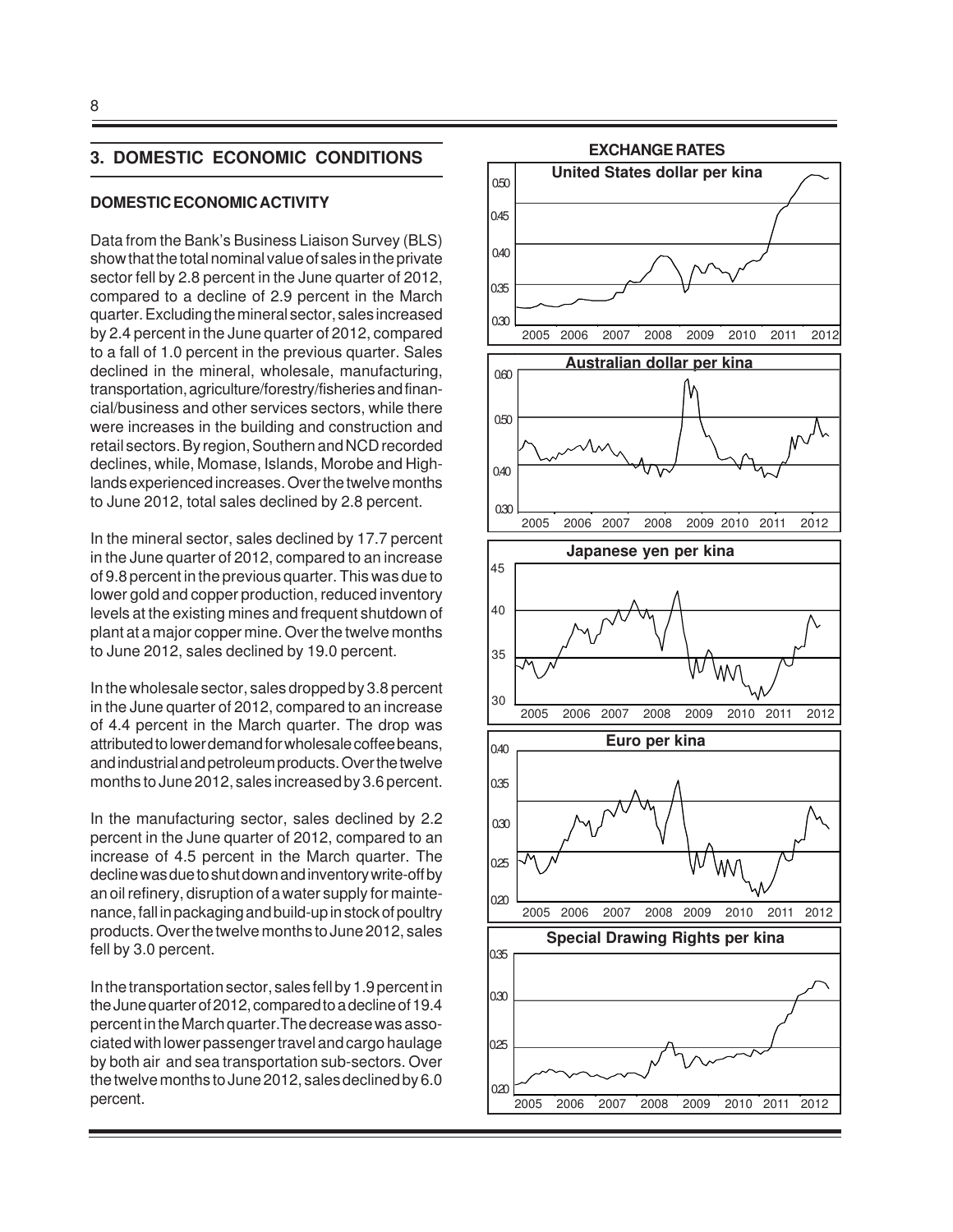In the agriculture/forestry/fisheries sector, sales declined by 1.8 percent in the June quarter of 2012, compared to a decline of 11.9 percent in the previous quarter. The fall was mainly due to lower prices and production of palm oil, coffee and cocoa and the winding down of a major logging operation. Over the twelve months to June 2012, sales declined by 3.0 percent.

In the financial/business and other services sector, sales decreased by 0.2 percent in the June quarter of 2012, compared to an increase of 6.9 percent in the previous quarter. The fall was mainly attributed to lower banking activity during the quarter, which more than offset increases in hotel, real estate and other services sub-sectors. Over the twelve months to June 2012, sales increased by 11.2 percent.

In the retail sector, sales increased by 27.9 percent in the June quarter of 2012, compared to a fall of 7.1 percent in the previous quarter. The increase was due to strong consumer demand for auto mobiles, Information Technology (IT) goods, and health and beauty products, combined with high demand for general consumable goods. Over the twelve months to June 2012, sales increased by 26.3 percent.

In the building and construction sector, sales increased by 53.4 percent in the June quarter of 2012, compared to a decline of 67.7 percent in the previous quarter. This was due to an increase in government funded road maintenance projects in NCD and Islands, and for the Highlands highway and building projects in NCD. Over the twelve months to June 2012, sales decreased by 0.7 percent.

By region, Southern and NCD, recorded declines, while Highlands, Morobe, Islands and Momase, experienced increases. In the Southern region, sales declined by 25.6 percent in the June quarter of 2012, compared to a decrease of 13.2 percent in the previous quarter. The decline was mainly in the mineral and agriculture/forestry/fisheries sectors. In the mineral sector, the decline was associated with lower gold production, reflecting drop in ore grade and inventory level, combined with plant shutdowns at a major copper mine. The decline in the agriculture/forestry/ fisheries was mainly attributed to lower palm oil production and logging activity. Over the twelve months to June 2012, sales fell by 6.7 percent.

In NCD, sales dropped by 2.9 percent in the June

quarter of 2012, compared to an increase of 1.6 percent in the March quarter. The decline was recorded in the manufacturing, wholesale, transportation and financial/business and other services sectors. In the manufacturing sector, the drop was due to a shut down and inventory write-off by an oil refinery, and disruption of water supply due to maintenance. In the wholesale sector, the fall was attributed to lower demand for industrial and petroleum products. In the transportation sector, the decline was associated with lower passenger travel and cargo haulage by both air transportation and sea during the period, while the drop in the financial/business and other services sectors was due to lower banking activity, which more than offset increases in hotel, real estate and other services subsectors. Over the twelve months to June 2012, sales decreased by 4.6 percent.

In the Highlands region, sales increased by 3.2 percent in the June quarter of 2012, compared to an increase of 4.5 percent in the March quarter. The increase was recorded in the mineral and building and construction sectors and agriculture sub-sector. In the mineral sector, the increase was attributed to higher production of crude oil and gas after a plant shutdown in the previous quarter, while in the building and construction sector, the increase was attributed to maintenance work on the Highlands highway and feeder roads. In the agriculture sub-sector, the growth was associated with increased sales of existing coffee stocks. Over the twelve months to June 2012, sales declined by 2.9 percent.

In Morobe, sales rose by 9.9 percent in the June quarter of 2012, compared to a fall of 2.2 percent in the previous quarter. The increase was recorded in the manufacturing and retail sectors. In the manufacturing sector, the growth was due to increased production of forestry, food and beverages, while in the retail sector, the increase was associated with strong demand for general merchandise and food. Over the twelve months to June 2012, sales increased by 15.6 percent.

In the Islands region, sales increased by 9.5 percent in June quarter of 2012, compared to an increase of 13.0 percent in the previous quarter. The increase was mainly in the building and construction and retail sectors. The increase in both sectors was associated with preparation for the PNG games in the East New Britain province. Over the twelve months to June 2012, sales fell by 2.3 percent.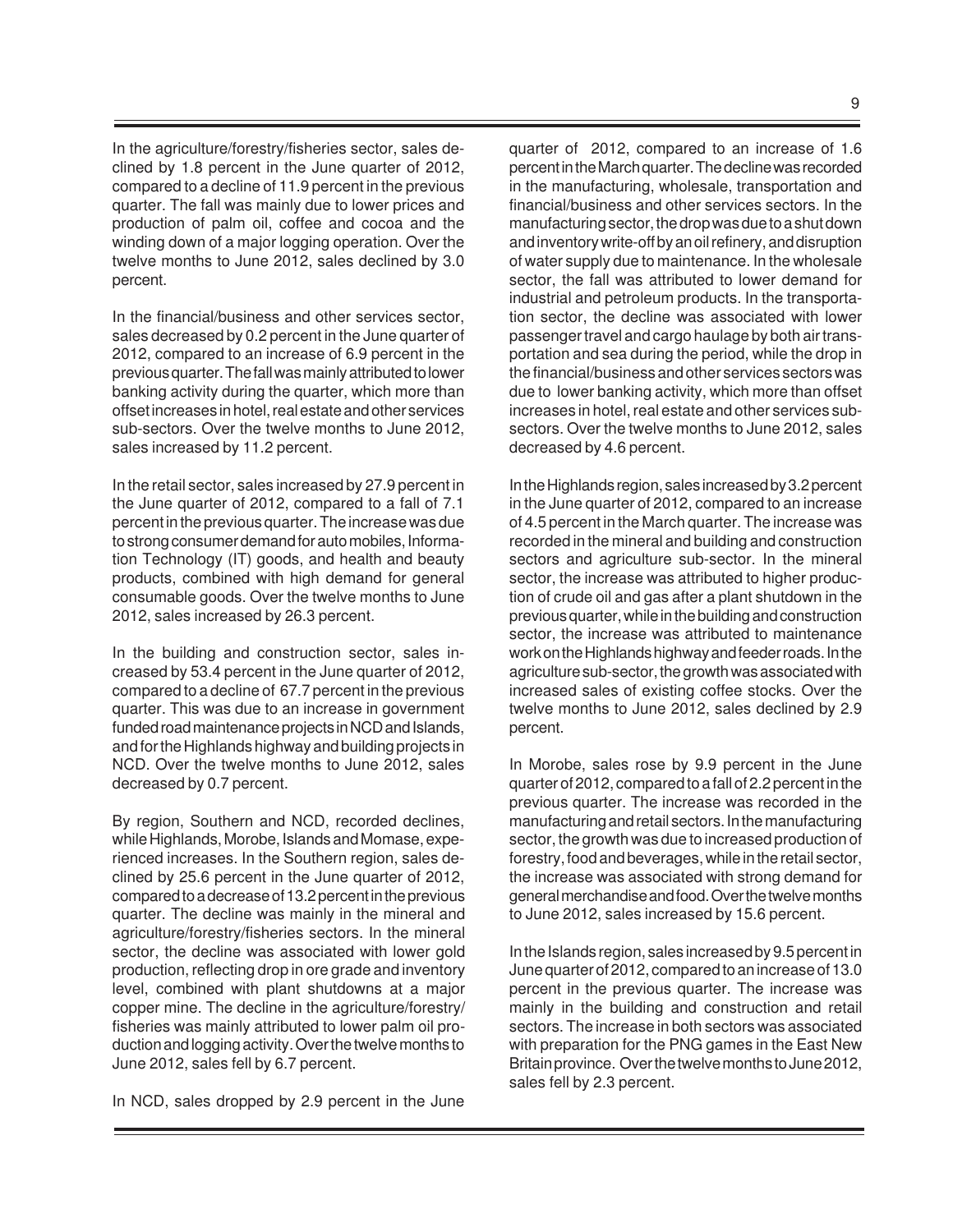In the Momase region, sales grew by 21.5 percent in the June quarter of 2012, compared to a decrease of 6.6 percent in the March quarter. The increase was in the manufacturing and retail sectors.The increase in the manufacturing sector was attributed to high production of sugar and fisheries products, while in the retail sector it was associated with strong demand for general merchandise and food. Over the twelve months to June 2012, sales increased by 22.0 percent.

#### **EMPLOYMENT**

The Bank's Employment Index shows that the total level of employment in the private sector increased by 1.6 percent in the September quarter of 2012, compared to an increase of 3.0 percent in the previous quarter. Excluding the mineral sector, the level of employment increased by 1.5 percent. The level of employment increased in all sectors, except the transportation and financial/business and other services sectors. By region, there were increases in all regions, except the Southern region. Over the year to September 2012, the total level of employment increased by 7.0 percent, while excluding the mineral sector, the level of employment increased by 6.6 percent.

In the building and construction sector, the level of employment increased by 7.6 percent in the September quarter of 2012, compared to no change in the previous quarter. The increase was attributed to the building of a palm oil mill by a major palm oil company in the Islands region, commercial building construction in NCD and road maintenance and upgrading of the Highlands highway. Over the year to September 2012, the level of employment increased by 14.8 percent.

In the mineral sector, the level of employment increased by 6.5 percent in the quarter following an increase of 3.7 percent in the previous quarter. The increase was associated with the expansion program of a gold mine, supported by growth in mineral exploration activities. Over the year to September 2012, the level of employment increased by 15.9 percent.

In the retail sector, the level of employment increased by 5.4 percent in the September quarter of 2012, compared to an increase of 4.1 percent in the June quarter. The increase was the result of a major supermarket opening up a new shopping center in NCD and another opening a branch in Kimbe. This was supported by higher demand for retail items ranging from food and drink products to office and school stationaries.

Over the year to September 2012, the level of employment increased by 16.8 percent.

In the manufacturing sector, the level of employment increased by 4.5 percent in the quarter, compared to a decline of 2.4 percent in the previous quarter. The increase was attributed to higher demand for food, drinks, concrete, steel and other manufactured items, combined with the introduction of a new production line by a major biscuit company. Over the year to September 2012, the level of employment increased by 3.3 percent.

In the wholesale sector, the level of employment increased by 0.3 percent in the September quarter of 2012, compared to an increase of 4.5 percent in the June quarter of 2012. The increase was associated with higher demand for food, drinks, fuel products, and industrial and cooking gas. Over the year to September 2012, the level of employment declined by 0.1 percent.

In the agriculture/forestry/fisheries sector, the level of employment fell by 0.3 percent in the quarter, following an increase of 7.6 percent in the previous quarter. The decline was due to lower production and prices of palm oil and coffee. Over the year to September 2012, the level of employment declined by 3.8 percent.

In the financial/business and other services sector, the level of employment decreased by 0.3 percent in the September quarter of 2012, compared to a decline of 0.7 percent in the June quarter. The decline was due to an on-going voluntary retrenchment exercise by a major telecommunication company and the scaling down of operations by a security firm as a result of lower demand. Over the year to September 2012, the level of employment increased by 3.4 percent.

In the transportation sector, the level of employment declined by 0.7 percent in the quarter, after increasing by 1.9 percent in the previous quarter. This was the result of an airline company laying off a few of its operations staff in the cargo and luggage section as well as declines recorded by trucking companies in the Highlands as the coffee season subsides. Over the year to September 2012, the level of employment increased by 9.7 percent.

By region, there were increases in all regions, except the Southern region. In the Highlands region, the level of employment increased by 7.0 percent in the Sep-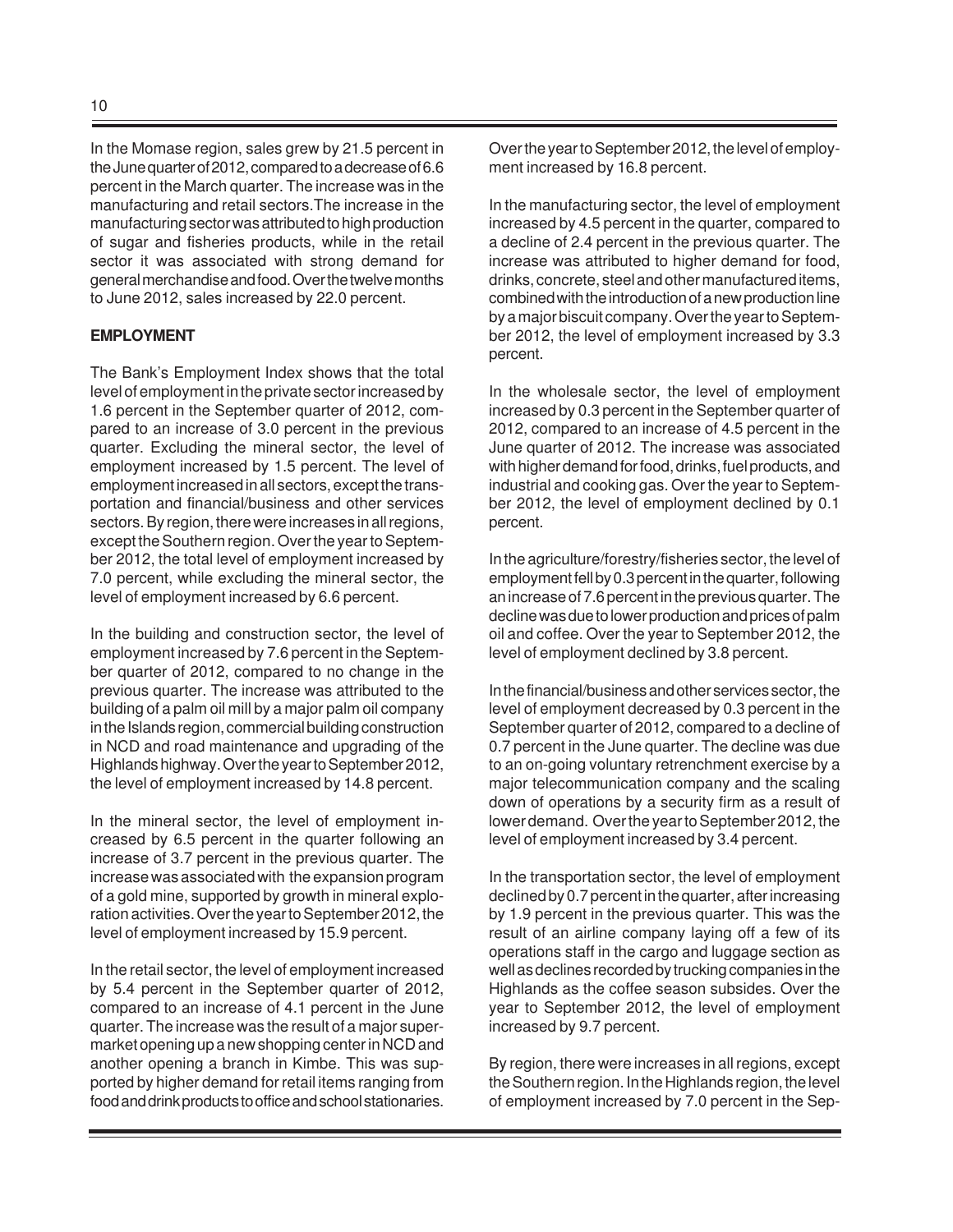

tember quarter of 2012, compared to an increase of 1.2 percent in the previous quarter. The increase was recorded in the building and construction, retail and wholesale sectors. The increase in the building and construction sector was due to maintenance and upgrading work along the Highlands highway, while the increase in the retail and wholesale sectors reflected increase in demand for various wholesale and retail items. Over the year to September 2012, the level of employment increased by 6.4 percent.

In the Momase region, the level of employment increased by 4.6 percent in the September quarter of 2012, after an increase of 1.1 percent in the previous quarter. The increase was in the manufacturing, wholesale and retail sectors. The rise in the manufacturing sector was attributed to increased activity from higher demand for cigarette products while in the wholesale and retail sectors the increase was due to increased activity from higher demand for food, drinks and other household items. Over the year to September 2012, the level of employment increased by 0.1 percent.

In NCD, the level of employment increased by 2.3 percent in the September quarter of 2012, compared to an increase of 3.1 percent in the previous quarter. The increase was in the building and construction, manufacturing, wholesale and retail sectors. The increase in the building and construction sector was due to the construction of commercial buildings and road maintenance, while the increase in the manufacturing sector was due to increased activity from higher demand for concrete, steel and food items. In the wholesale and retail sectors, the increase was due to higher demand for industrial and cooking gas and other wholesale products, while the increase in the retail sector was associated with a major retail outlet opening up a new

shopping centre. Over the year to September 2012, the level of employment increased by 11.0 percent.

In the Islands region, the level of employment increased by 1.5 percent in the September quarter of 2012, compared to a decline of 0.5 percent in the previous quarter. The increase was in the building and construction, manufacturing, mineral and retail sectors. The rise in the building and construction sector was due to building of a palm oil mill at a major palm oil company site, while the increase in the manufacturing sector was due to higher demand for soft drinks.

In the mineral sector, the increase was a result of a gold mine expansion program and mineral exploration activities. The increase in the retail sector was due to higher demand for retail items and the opening of a new branch of a major retailer in Kimbe. Over the year to September 2012, the level of employment increase by 0.4 percent.

In Morobe, the level of employment increased by 1.3 percent in the September quarter 2012, compared to an increase of 10.3 percent in the previous quarter. The increase was in the manufacturing sector and was mainly due to a major biscuit company opening up a new production line, supported by higher demand for food, drinks, concrete, steel and other manufactured items. Over the year to September 2012, the level of employment increased by 21.1 percent.

In the Southern region, the level of employment declined by 3.5 percent in the September quarter of 2012, after increasing by 3.4 percent in the previous quarter. The decline was mainly in the agriculture/forestry/ fisheries sector as a result of lower prices and production of palm oil. Over the year to September 2012, the level of employment increased by 5.5 percent.

#### **CONSUMER PRICE INDEX**

Quarterly headline inflation, as measured by the Consumer Price Index (CPI), was 0.8 percent in the September quarter of 2012, compared to a decline of 0.4 percent in the June quarter. There were increases in the 'Food', 'Drinks, tobacco and betelnut', and 'Miscellaneous' expenditure groups, which more than offset decreases in other expenditure groups. The annual headline inflation rate was 2.0 percent in the September quarter, compared to an increase of 8.4 percent in the September quarter of 2011. This lower outcome was attributed to the appreciation of the kina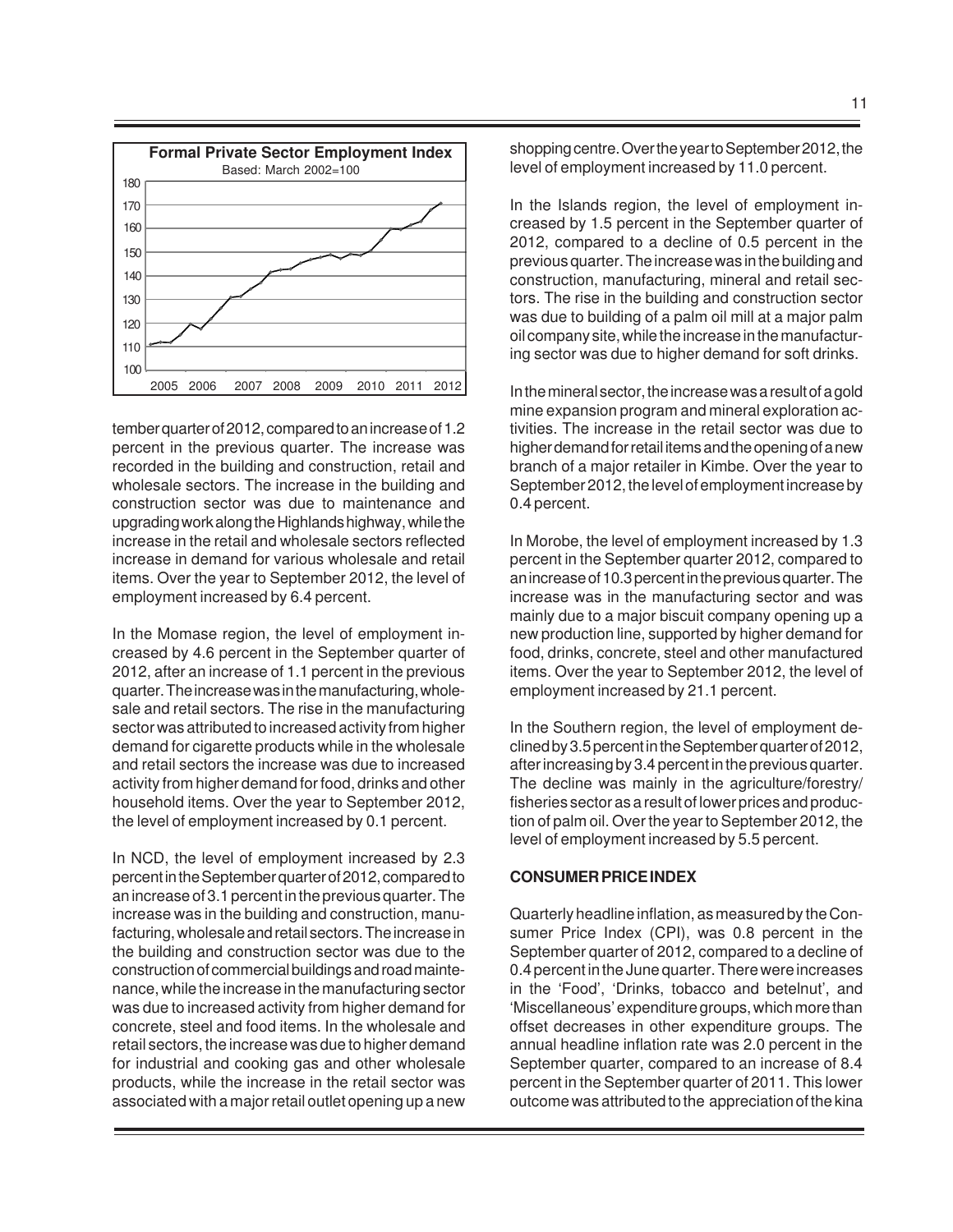in the last three to four quarters, tuition free education policy of the government and extension of tariff reduction program. By region, all urban areas recorded price increases in the September quarter.

The CPI for the 'Food' expenditure group increased by 0.8 percent in the September quarter of 2012, following an increase of 0.3 percent in the previous quarter. All sub-groups recorded increases, with the fruit and vegetables sub-group recording the highest price increase of 2.5 percent, followed by meat/fish sub-group with 0.9 percent, cereals with 0.2 percent and miscellaneous items with 0.1 percent. This expenditure group contributed 0.3 percentage points to the overall movement in the CPI.

The CPI for the 'Drinks, tobacco and betelnut' expenditure group increased by 2.7 percent in the September quarter of 2012, following a decline of 3.8 percent in the June quarter.The increase was recorded in all subgroups, except for betelnut. The cigarette and tobacco sub-group recorded the highest increase of 5.7 percent, followed by alcoholic drinks with 0.9 percent, soft drink with 0.3 percent, while the betelnut sub-group recorded a decline of 1.1 percent. This expenditure group contributed 0.5 percentage points to the overall movement in the CPI.

The CPI for the 'Clothing and footwear' expenditure group recorded a decline of 0.7 percent in the quarter, following an increase of 1.7 percent in the previous quarter. All the sub-groups recorded price declines, except other clothing and footwear.The women and girls clothing sub-group recorded a decline of 1.4 percent, while the men and boy's clothing sub-group recorded a decline of 0.9 percent. This more than offset an increase of 0.5 percent in the other clothing and footwear sub-groups. The contribution of this expenditure group to the overall movement in the CPI was negligible.

The CPI for the 'Rents, council charges, fuel/power' expenditure group decreased by 1.6 percent in the September quarter of 2012, compared to no price change in the previous quarter.Prices in the fuel/power sub-group recorded a decline of 2.6 percent as a result of lower imported fuel prices while prices in the dwelling rentals, council charges, water/sewerage and garbage sub-groups remained unchanged.This expenditure group contributed a negative 0.1 percentage points to the overall movement in the CPI.

The CPI for the 'Household equipment and operations' expenditure group decreased by 1.3 percent in the quarter, following an increase of 0.6 percent in the June quarter. The semi-durable sub-group recorded a decline of 2.7 percent, followed by the non-durable subgroup with a decline of 0.5 percent while the durable sub-group remained unchanged. This expenditure group contributed a negative 0.1 percentage point to the overall movement in the CPI.

In the 'Transport and communication' expenditure group, prices declined by 0.5 percent in the September quarter of 2012, following an increase of 2.3 percent in the previous quarter. Prices for the motor vehicle operation sub-group declined by 2.4 percent, while prices for motor vehicle purchases and fares for taxi, airlines, bus and PMV remained unchanged. This expenditure group contributed a negative 0.1 percentage point to the overall movement in the CPI.

The CPI for the 'Miscellaneous' expenditure group increased by 0.2 percent in the quarter, compared to an increase of 0.4 percent in the June quarter. Prices of other goods sub-group increased by 1.1 percent, while prices for the medical and health care and entertainment and cultural sub-groups both declined by 0.2 percent. This expenditure group's contribution to the overall movements in the CPI was negligible.

By urban areas, inflation increased in all the surveyed centers in the September quarter of 2012. Madang recorded the highest increase of 1.8 percent, followed by Rabaul with 1.2 percent, Goroka with 0.8 percent, Port Moresby with 0.7 percent and Lae with 0.6 percent.

In Port Moresby, prices increased by 0.7 percent in the September quarter of 2012, compared to a decline of 0.7 percent in the June quarter. The 'Drinks, tobacco and betelnut' expenditure group recorded an increase of 2.9 percent, followed by the 'Food' expenditure group with 0.7 percent and the 'Miscellaneous' expenditure group with 1.1 percent. CPI for both the 'Clothing and footwear' and 'Household Equipment and operation' expenditure groups decreased by 1.9 percent. The index for the 'Rents, council charges, fuel & power' expenditure group decreased by 0.6 percent, followed by the 'Transport and communication' group with 0.5 percent. Port Moresby contributed 0.3 percentage points to the overall movement in the CPI.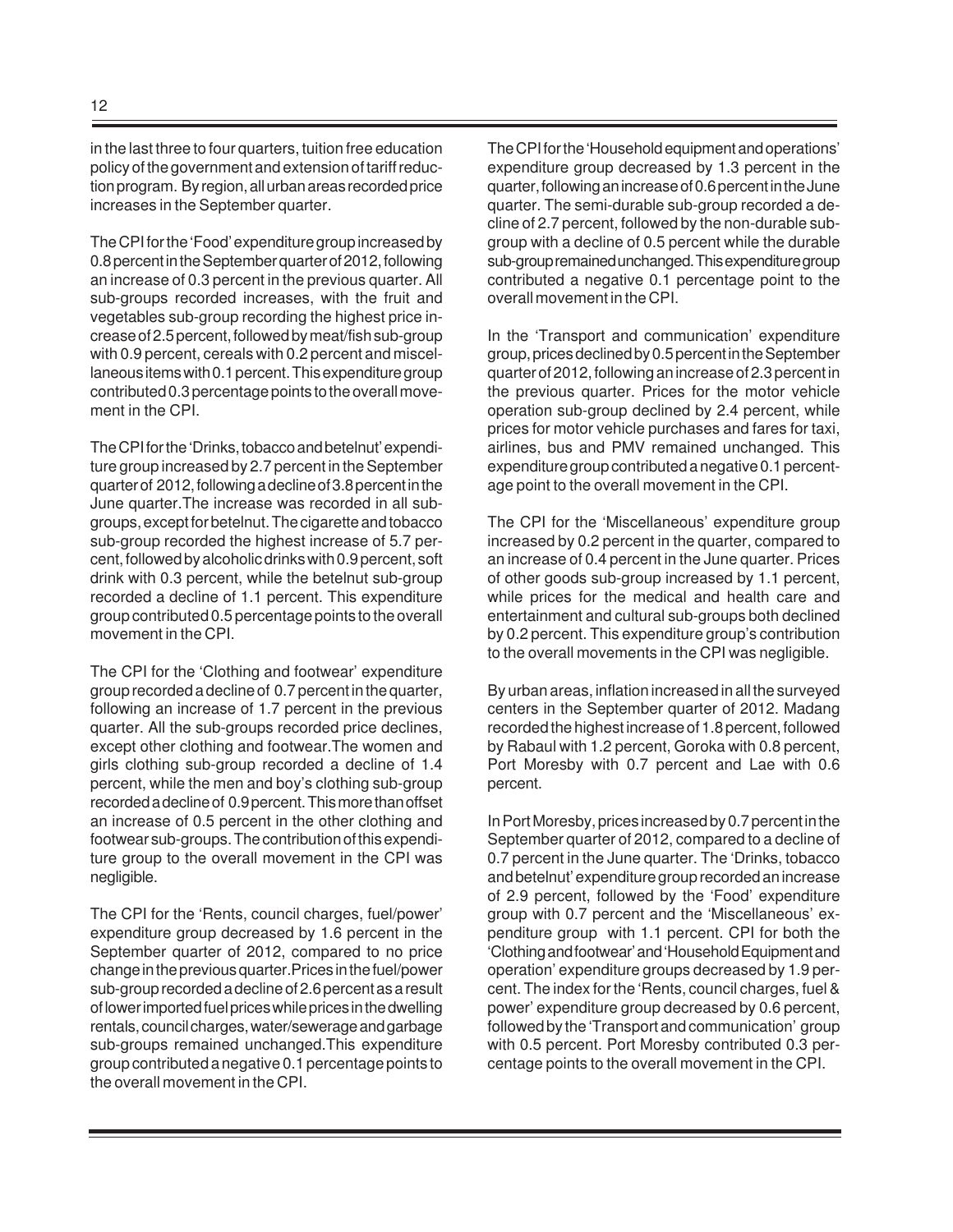

In Lae, prices increased by 0.6 percent in the September quarter of 2012, compared to an increase of 0.1 percent in the previous quarter. The 'Drinks, tobacco and betelnut' expenditure group recorded the highest increase of 1.7 percent, followed by 'Food' and 'Clothing and footwear' groups each recording 0.5 percent. The 'Household equipment and operation' expenditure group recorded a decline of 2.8 percent, followed by 'Rents, council charges, fuel/power' with 2.2 percent and 'Transportation and communication' with 0.5 percent. The 'Miscellaneous' group recorded a decline of 0.9 percent. Lae contributed 0.1 percentage points to the overall movement in the CPI.

In Goroka, prices increased by 0.7 percent in the quarter, compared to an increase of 2.0 percent in the June quarter. The 'Drinks, tobacco and betelnut' expenditure group recorded the highest increase of 3.1 percent, followed by 'Household equipment and operation' with 1.2 percent, and 'Food' with 0.7 percent. The 'Rents, council charges, fuel and power' group recorded a decline of 2.3 percent, followed by 'Clothing and footwear' with 1.0 percent, 'Transport and communication' with 0.5 percent and 'Miscellaneous' with 0.2 percent. Goroka contributed 0.1 percentage points to the overall movement in the CPI.

In Madang, prices increased by 1.8 percent in the September quarter, compared to an increase of 1.2 percent in the June quarter of 2012. The 'Food' expenditure group recorded the highest increase of 2.8 percent, followed by 'Drinks, tobacco and betelnut' with 2.2 percent and 'Miscellaneous' with 0.1 percent.The 'Rents, council charges, fuel/power' expenditure group recorded a fall of 3.4 percent, followed by 'Household equipment and operation' with a decline of 0.7 percent, while the index for the 'Transport and communication' expenditure group fell by 0.5 percent. Madang contributed 0.2 percentage point to the overall movement in the CPI.

In Rabaul, prices increased by 1.2 percent in the quarter, compared to a decline of 4.4 percent in the June quarter of 2012. The 'Drinks, tobacco and betelnut' expenditure group recorded the highest increase of 4.7 percent, followed by both 'Clothing and footwear' and 'Household equipment and operation' expenditure groups with 0.7 percent. The 'Transport and communication' and 'Miscellaneous' expenditure groups both recorded increases of 0.5 percent, respectively while the 'Food' expenditure group recorded a fall of 0.5 percent. Rabaul contributed 0.1 percentage point to the overall movement in the CPI.

The quarterly exclusion-based and the trimmed-mean inflation both increased by 0.1 percent in the September quarter of 2012, compared to an increase of 0.8 percent and 0.4 percent, respectively in the June quarter.

The annual exclusion-based inflation declined by 0.8 percent in the September quarter of 2012, compared to an increase of 0.2 percent in the previous quarter. The annual trimmed mean inflation was 2.2 percent in the September quarter of 2012, compared to 3.4 percent in the previous quarter.

#### **4. EXPORT COMMODITIES REVIEW**

The total value of merchandise exports in the September quarter of 2012 was K2,870 million, 25.9 percent lower than in the corresponding quarter of 2011. There were declines in the export values for all export commodities, with the exception of marine and refined petroleum products. Mineral export receipts, excluding crude oil, were K1,797.8 million and accounted for 62.6 percent of total merchandise exports in the September quarter of 2012, compared to K2,069.9 million or 53.4 percent in the corresponding quarter of 2011. Crude oil exports totalled K278.1 million and accounted for 9.7 percent of total merchandise exports in the quarter, compared to K511.1 million or 13.2 percent in the September quarter of 2011.

The value of agricultural, marine products, and other non-mineral exports, excluding forestry and refined petroleum product exports, was K554.6 million and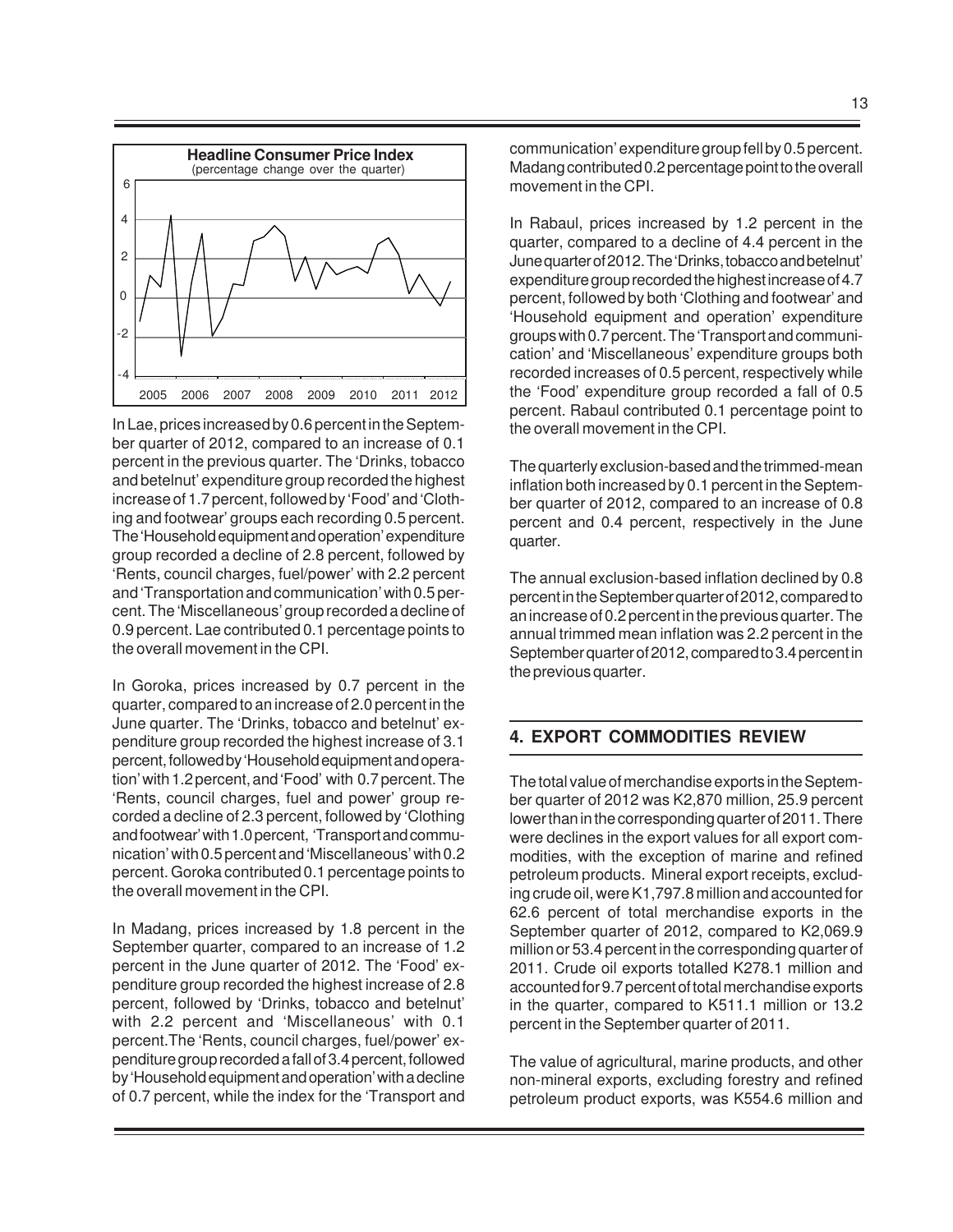accounted for 19.3 percent of total merchandise exports in the September quarter of 2012, compared to K993.1 million or 25.6 percent in the corresponding quarter of 2011. Forestry product exports were K70.2 million and accounted for 2.5 percent of total merchandise exports in the quarter, compared to K173.9 million or 4.5 percent in the September quarter of 2011. Refined petroleum product exports were K169.4 million and accounted for 5.9 percent of total merchandise exports in the quarter, compared to K125.7 million or 3.2 percent in the corresponding quarter of 2011.

The weighted average kina price of Papua New Guinea's exports was 16.2 percent lower in the September quarter of 2012, compared to the corresponding quarter of 2011.There was a 14.7 percent decline in the weighted average price of mineral exports, with lower kina prices of all mineral exports. For the agricultural, logs and marine product exports, excluding refined petroleum product exports, the weighted average price declined by 21.2 percent due to lower kina export prices of logs and all agricultural exports with the exception of tea and marine products. Excluding logs, the weighted average price of agricultural and marine product exports declined by 21.5 percent in the quarter, compared to the September quarter of 2011. The lower kina export prices reflected declines in international prices combined with the appreciation of the kina against the US dollar.

#### **MINERAL EXPORTS**

Total mineral export receipts were K2,075.9 million in the September quarter of 2012, a decline of 19.6 percent from the corresponding quarter of 2011.This outcome was due to a decline in the export volumes and price of all mineral commodities, except for the export volume of gold.

The volume of gold exported in the September quarter of 2012 was 11.8 thousand tonnes, an increase of 1.7 percent from the corresponding quarter of 2011.The increase was due to higher production and shipment from the Ok Tedi, Porgera, Lihir and Tolukuma mines, which more than offset declines from the Simberi and Hidden Valley mines. The average free on board (f.o.b.) price received for Papua New Guinea's gold exports was K109.7 million per tonne during the September quarter of 2012, a decline of 9.9 percent from the corresponding quarter of 2011. This outcome was due to lower international prices and the appreciation of

the kina against the US dollar. The average gold price at the London Metal Exchange declined by 2.5 percent to US\$1,654 per fine ounce in the September quarter of 2012, from the corresponding quarter of 2011. The decline was due mainly to lower demand from China. The decline in export price more than offset the increase in export volume resulting in a 8.3 percent decline in export receipts to K1,294.5 million in the September quarter of 2012, from the corresponding quarter of 2011.

Copper export volumes declined by 2.9 percent to 30.4 thousand tonnes in the September quarter of 2012, from the corresponding quarter of 2011. The decline was due to the production of lower metal ore grades from the Ok Tedi mine. The average f.o.b. price of Papua New Guinea's copper exports declined by 22.3 percent to K15,658 per tonne in the September quarter of 2012, compared to K20,144 per tonne in the corresponding quarter of 2011. This outcome was mainly due to lower international prices as a result of weak demand from China. The combined decline in export volume and price resulted in a 24.5 percent decline in export receipts to K476.0 million in the quarter, compared to the September quarter of 2011.

Crude oil export volumes declined by 31.1 percent to 1,309.2 thousand barrels in the September quarter of 2012, from the corresponding quarter of 2011. The decline reflected lower extraction at the Gobe Main, Moran and South East Manada oil fields, which more than offset an increase from the Kutubu oil project. The average export price of crude oil declined by 21.0 percent to K212 per barrel in the September quarter of 2012, from the corresponding quarter of 2011.This was due to higher production by member countries of OPEC, especially Libya after the civil war and Saudi Arabia. There was also higher production from non-OPEC countries, especially those from North America. The lower export volume and price resulted in a decline of 45.6 percent in export receipts to K278.1 million in the September quarter of 2012, from the corresponding quarter of 2011.

Export receipts of refined petroleum products from the Napanapa Oil Refinery increased by 34.8 percent to K169.4 million in the September quarter of 2012, from the corresponding period of 2011.The outcome was mainly due to high export volume of various refined petroleum products in the quarter, compared to the September quarter of 2011.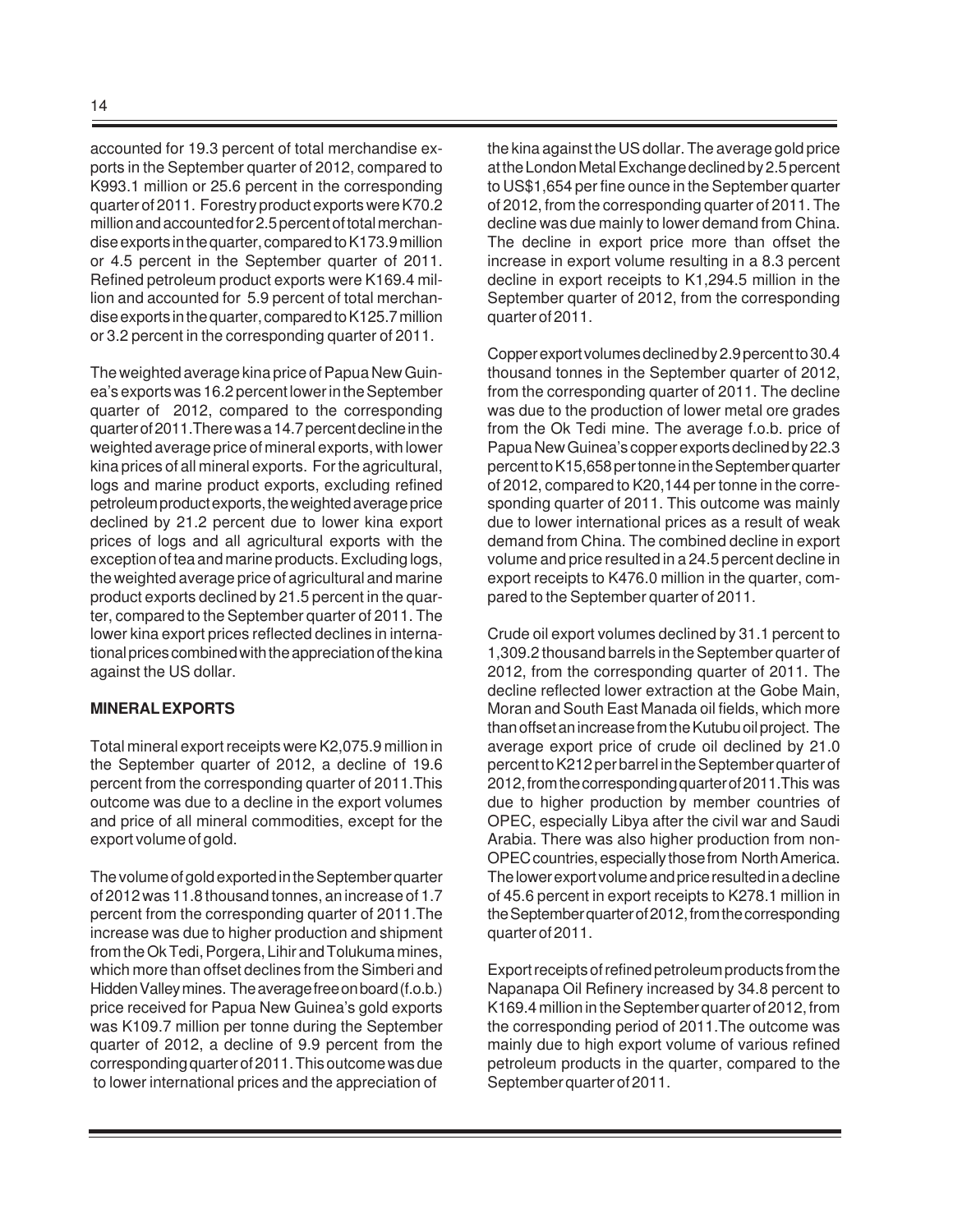#### **AGRICULTURE, LOGS AND FISHERIES EXPORTS**

Export prices of all agricultural export commodities, except for tea and marine product exports declined in the September quarter of 2012, compared to the corresponding quarter of 2011. Coffee prices declined by 37.3 percent, cocoa by 25.0 percent, palm oil by 15.3 percent, copra by 47.0 percent, copra oil by 40.4 percent and rubber by 32.6 percent. The average export price of logs declined by 21.5 percent to K172 per cubic meter in the September quarter of 2012, from the corresponding quarter of 2011. The average export price of marine products increased by 9.7 percent in the quarter, from the corresponding period of 2011. The decline in the export prices of all agricultural export commodities more than offset the increase in the price of marine product exports, resulting in a 16.3 percent decline in the weighted average export price of agricultural, logs and marine product exports.

The volume of coffee exports declined by 47.4 percent to 14,000 tonnes in the September quarter of 2012, from the corresponding quarter of 2011. The outcome was due to lower production from rehabilitated blocks and the biannual season for the crop, where one season harvest is higher than the other, caused by dry weather conditions. The average export price of coffee declined by 37.3 percent to K7,914 per tonne in the September quarter of 2012, from the corresponding quarter of 2011. The decline was due to lower international prices associated with higher production and shipment from Brazil and Honduras. The combined decline in export volume and price resulted in a decline of 67.0 percent in export receipts to K110.8 million in the September quarter of 2012, from the corresponding quarter of 2011.

The volume of cocoa exports declined by 75.3 percent to 4,000 tonnes in the September quarter of 2012, from the corresponding quarter of 2011. This was mainly due to the adverse effects of the cocoa pod borer disease. The average export price of cocoa declined by 25.0 percent to K4,850 per tonne in the September quarter of 2012, from the corresponding period of 2011. The outcome was due to lower international prices, as a result of higher production from the Ivory Coast and Peru due to favourable dry weather conditions combined with weak world demand. The combined decline in export volume and price resulted in an 81.5 percent decline in export receipts to K19.4 million in the September quarter of 2012, from the corresponding period of 2011.





**EXPORT COMMODITY PRICES**



 $0.2$ 

Gold US/oz (left scale)

0.3

0.4

0.5

0.1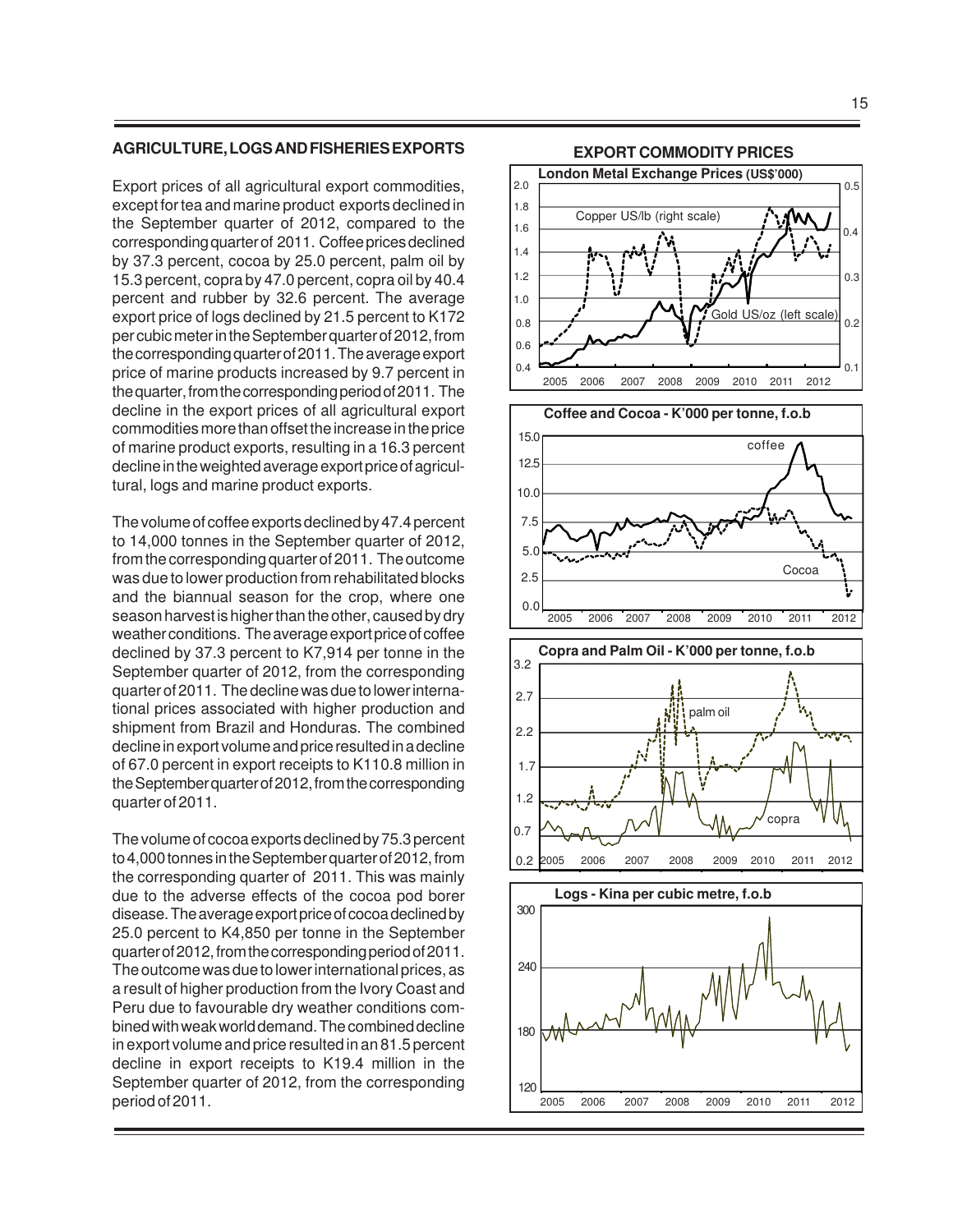The volume of copra exports increased by 13.7 percent to 5,800 tonnes in the September quarter of 2012, from the corresponding quarter of 2011. The increase was mainly attributed to higher production from the Autonomous Region of Bougainville. The average export price for copra declined by 47.0 percent to K810 per tonne in the September quarter of 2012, from the corresponding quarter of 2011.The outcome was due to lower international prices caused by higher production from the Philippines and weak world demand. The decline in export price more than offset the increase in export volume, resulting in a decline of 39.7 percent in export receipts to K4.7 million in the quarter, compared to the corresponding quarter of 2011.

The volume of copra oil exports declined by 14.0 percent to 8,000 tonnes in the September quarter of 2012, from the corresponding period of 2011.The decline was mainly due to less shipment by the only oil mill. The average export price of copra oil declined by 40.4 percent to K2,450 per tonne in the September quarter of 2012, from the corresponding period of 2011. The outcome was mainly due to lower international prices as a result of higher production from the Philippines. The lower export volume and price resulted in a 48.7 percent decline in export receipts to K19.6 million in the September quarter of 2012, from the September quarter of 2011.

The volume of palm oil exports declined by 16.3 percent to 117,500 tonnes in the September quarter of 2012, from the corresponding period of 2011.The decline was due to lower production from the major producing regions. The average export price of palm oil declined by 15.3 percent to K2,125 per tonne in the September quarter of 2012, from the corresponding quarter of 2011. This outcome reflected lower international prices, resulting from higher production from Malaysia, Indonesia and India, due to favourable dry weather conditions.The combined decline in export volume and price resulted in a 29.1 percent decline in export receipts to K249.7 million in the quarter, from the corresponding quarter of 2011.

The volume of tea exports declined by 50.0 percent to 500 tonnes in the September quarter of 2012, compared to the corresponding quarter of 2011. The outcome was due to lower production caused by unfavourable dry weather conditions affecting production. The average export price of tea was K3,400 per tonne in the September quarter of 2012, same as the corresponding period of 2011. The decline in export volume led to a 50.0 percent decline in export receipts to K1.7 million in the September quarter of 2012, from the corresponding quarter of 2011.

The volume of rubber exports declined by 28.6 percent to 1,000 tonnes in the September quarter of 2012, from the corresponding period of 2011.The decline was attributed to lower production in the rubber producing regions. The average export price declined by 32.6 percent to K6,600 per tonne in the September quarter of 2012, from the corresponding period of 2011. The decline was due to lower demand from China and India. The lower export volume and price resulted in a 51.8 percent decline in export receipts to K6.6 million in the quarter, compared to the corresponding quarter of 2011.

The volume of log exports declined by 47.3 percent to 403.0 thousand cubic meters in the September quarter of 2012, from the corresponding period of 2011.The outcome was attributed to lower shipment from major logging projects due to unfavourable wet weather conditions. The average export price of logs declined by 21.5 percent to K172 per cubic meter in the September quarter of 2012 from the corresponding period of 2011. This outcome was due to lower international prices, reflecting weak demand for tropical hardwoods, especially from China. The lower export volume and price resulted in a 58.6 percent decline in export receipts to K69.2 million in the September quarter of 2012, compared to the corresponding quarter of 2011.

The value of marine product exports increased by 44.7 percent to K75.1 million in the September quarter of 2012, from the corresponding period of 2011. This was the result of an increase in both export volumes and prices.

### **5. BALANCE OF PAYMENTS3,4**

There was an overall deficit of K868 million in the balance of payments for the nine months to September 2012, compared to a surplus of K427 million in the corresponding period of 2011. This outcome was due to a deficit in the current account, which more than offset a net inflow in the capital and financial accounts. The deficit in the current account was attributed to a lower trade surplus, higher net service and net income payments and lower net transfer receipts.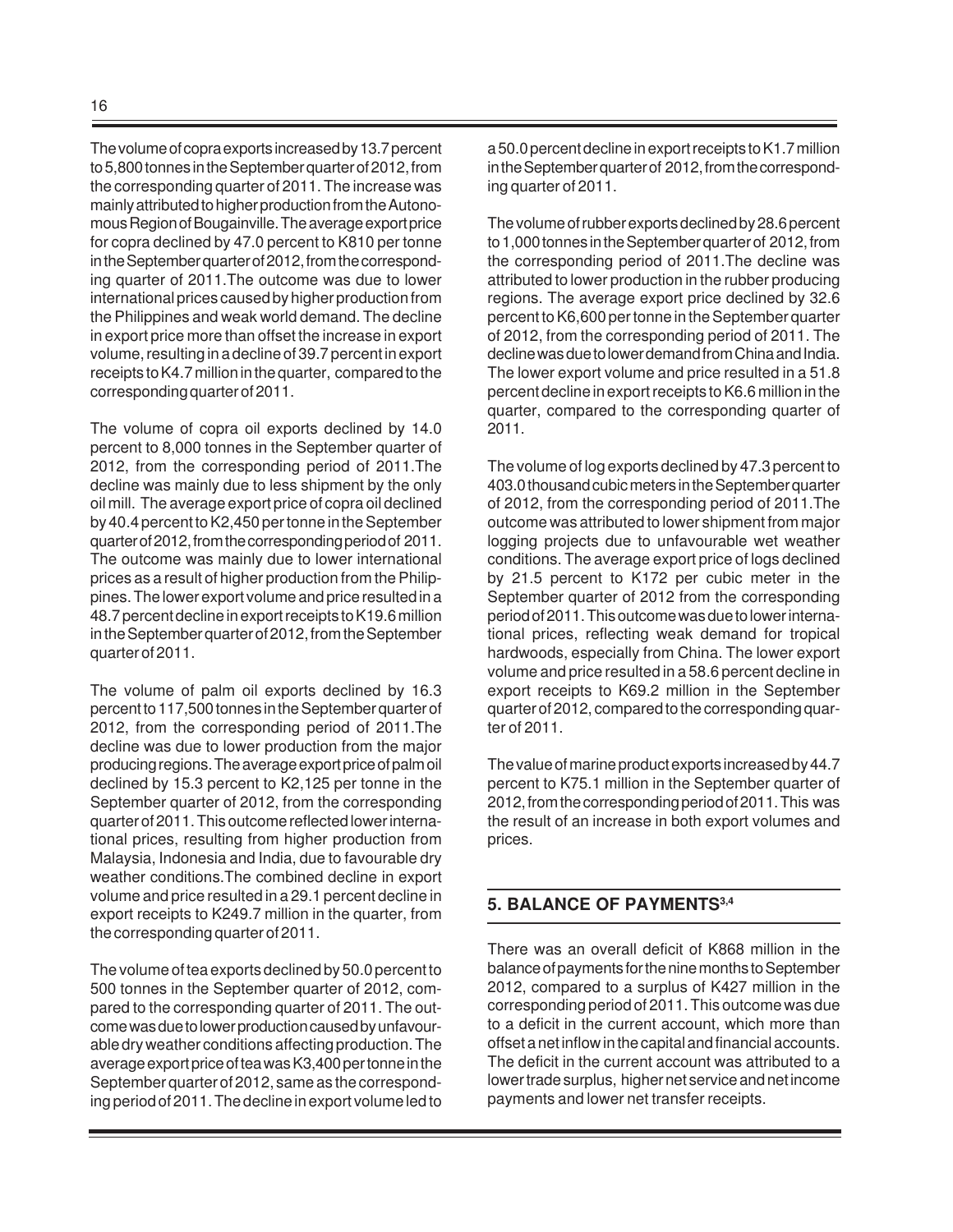The net inflow in capital and financial accounts was due to inflows from foreign direct, portfolio and other investments.These more than offset net outflows from investments in financial derivatives instruments.

During the nine months to September 2012, the kina appreciated against all the currencies of Papua New Guinea's major trading partners, compared to the corresponding period of 2011, resulting in lower value of balance of payments related transactions.

The trade account recorded a surplus of K2,469 million in the nine months to September 2012, a decline of 50.5 percent from the corresponding period of 2011. The lower surplus was due to a decline in the value of merchandise exports, which more than offset a decrease in the value of merchandise imports. The value of merchandise exports in the nine months to September 2012 was K9,318 million, a decline of 26.6 percent from the corresponding period of 2011. The outcome was due to lower export values of all major exports, except for marine and refined petroleum products.

The value of merchandise imports was K6,849 million in the nine months to September 2012, a decline of 11.1 percent from the corresponding period of 2011. The decline was due to lower general and petroleum imports, which more than offset an increase in mining imports. General imports declined by 18.9 percent to K4,545 million in the nine months to September 2012, compared to the corresponding period of 2011. Petroleum sector imports declined by 0.4 percent to K678 million in the nine months to September 2012, compared to the corresponding period of 2011.The outcome was mainly due to lower expenditure on exploration and drilling activities by a resident petroleum company. Mining sector imports increased by 14.5 percent to K1,627 million in the nine months to September 2012, compared to the corresponding period of 2011. The increase reflected higher capital expenditure undertaken by the Ok Tedi, Lihir and Porgera mines.

The deficit in the services account was K4,682 million in the nine months to September 2012, an increase of 1.9 percent from the corresponding period of 2011. The outcome was due to higher payments for computer and information services, other business, and refining and smelting payments, which more than offset higher service receipts.

The deficit in the income account was K966 million in the nine months to September 2012, an increase of 0.2 percent from the corresponding period of 2011. This outcome was mainly due to higher payments of dividends combined with lower income receipts.

The surplus in the transfers account was K261 million in the nine months to September 2012, a decline of 50.8 percent from the corresponding period of 2011. This was due to lower receipts from family maintenance, gifts and grants, tax and immigrants funds, combined with higher transfer payments.

As a result of these developments in the trade, services, income and transfer accounts, the current account recorded a deficit of K2,918 million in the nine months to September 2012, compared to a deficit of K42 million in the corresponding period of 2011.

The capital account recorded a lower net inflow of K25 million in the nine months to September 2012, compared to K63 million in the corresponding period of 2011. The decline reflected lower transfers by donor agencies for project financing.

The financial account recorded a net inflow of K2,020 million in the nine months to September 2012, compared to a net inflow of K391 million in the corresponding period of 2011. This is attributed to higher net inflow from foreign direct investments and portfolio investments reflecting equity inflows and draw down from investments in short-term money market instruments by resident entities. These, combined with net inflow from other investments reflecting drawdown in net foreign assets of the domestic banking system and foreign currency account balances of mineral companies, more than offset a net outflow from investments in financial derivative instruments.

In the September quarter of 2012, the balance of payments recorded an overall deficit of K263 million, compared to a surplus of K73 million in the corresponding quarter of 2011.

The value of merchandise exports was K2,870 million in the September quarter of 2012, a decline of 25.9 percent from the corresponding quarter of 2011. This was attributed to lower export values of all major export commodities with the exception of marine product

 $3$  LNG flows relating to import, service and income payments and receipts and financial account transactions were not captured due to non-submission of data by the project participants.

<sup>4</sup> Unrequited transfers, both current and capital, are for only one donor agency.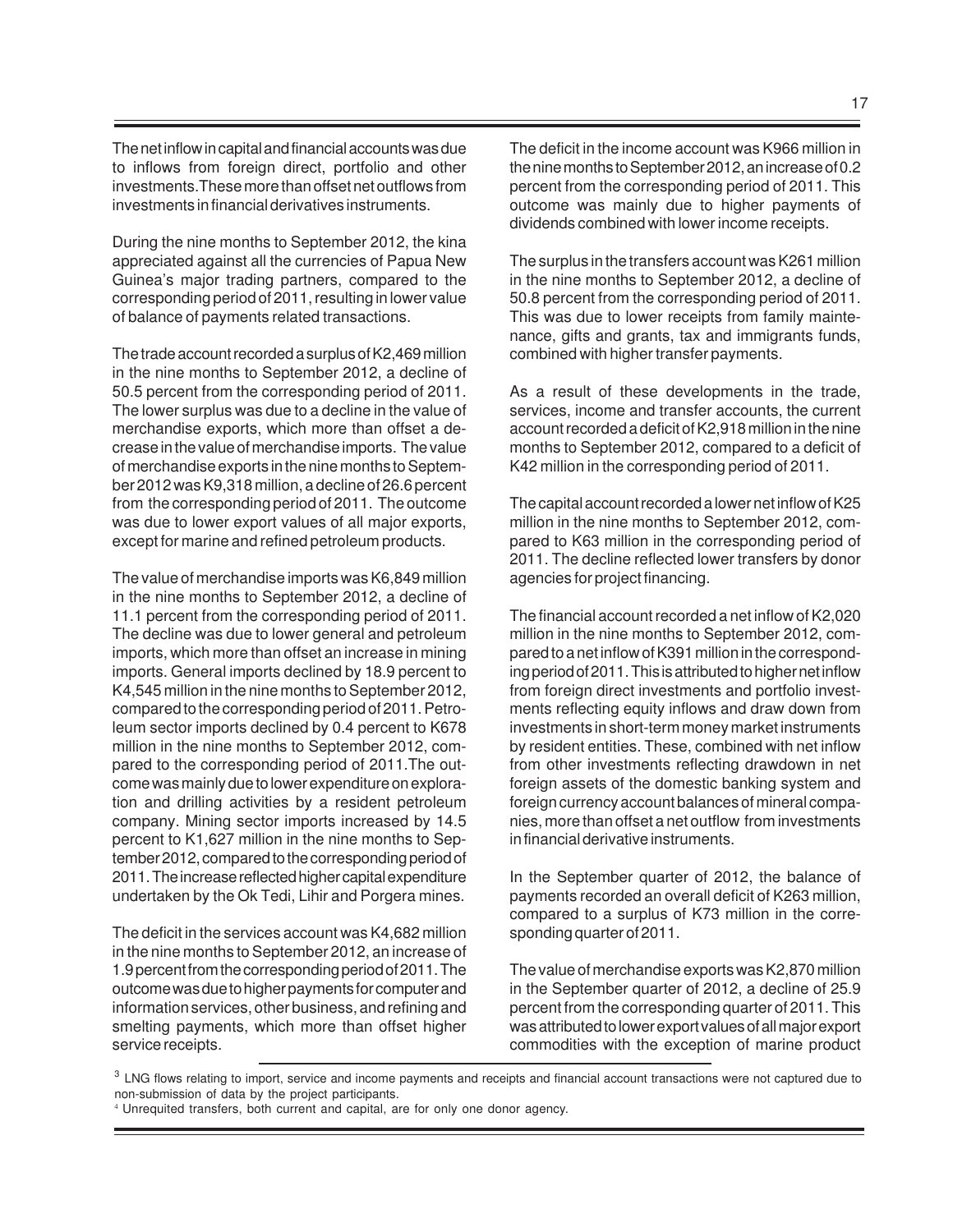exports and refined petroleum products.

The value of merchandise imports was K1,984 million in the September quarter of 2012, a decline of 21.1 percent from the September quarter of 2011. This is attributed to lower general and petroleum imports, which more than offset higher mining imports. General imports declined by 27.7 percent to K1,279 million in the September quarter of 2012, compared to the corresponding period of 2011. Petroleum sector imports declined by 24.0 percent to K194 million in the September quarter of 2012, compared to the corresponding period of 2011. There was a decline in expenditure on exploration and drilling activities by a major resident petroleum company. Mining sector imports increased by 4.2 percent to K511 million in the September quarter of 2012, compared to the corresponding period of 2011. The increase reflected higher capital expenditure undertaken by the Ok Tedi, Lihir and Porgera mines.

The deficit in the services account was K1,476 million in the quarter, a decline of 9.3 percent from the corresponding quarter of 2011. The outcome was due to lower service payments for transportation, travel, education, insurance, other financial, computer and information, construction and other services by resident companies, combined with lower service receipts.

The deficit in the income account was K342 million in the September quarter of 2012, an increase of 71.0 percent from the corresponding quarter of 2011. This was mainly due to an increase in dividend payments by resident companies, combined with lower income receipts.

The surplus in the transfers account was K38 million in the September quarter of 2012, compared to a surplus of K95 million in the corresponding quarter of 2011, attributed to lower gifts and grants and tax receipts.

As a result of these developments in the trade, services, income and transfer accounts, the current account recorded a deficit of K894 million in the September quarter of 2012, compared to a deficit of K372 million in the corresponding quarter of 2011.

The capital account recorded a lower net inflow of K1 million in the September quarter of 2012, compared to K9 million in the corresponding period of 2011.The decline reflected lower transfers by donor agencies for project financing.

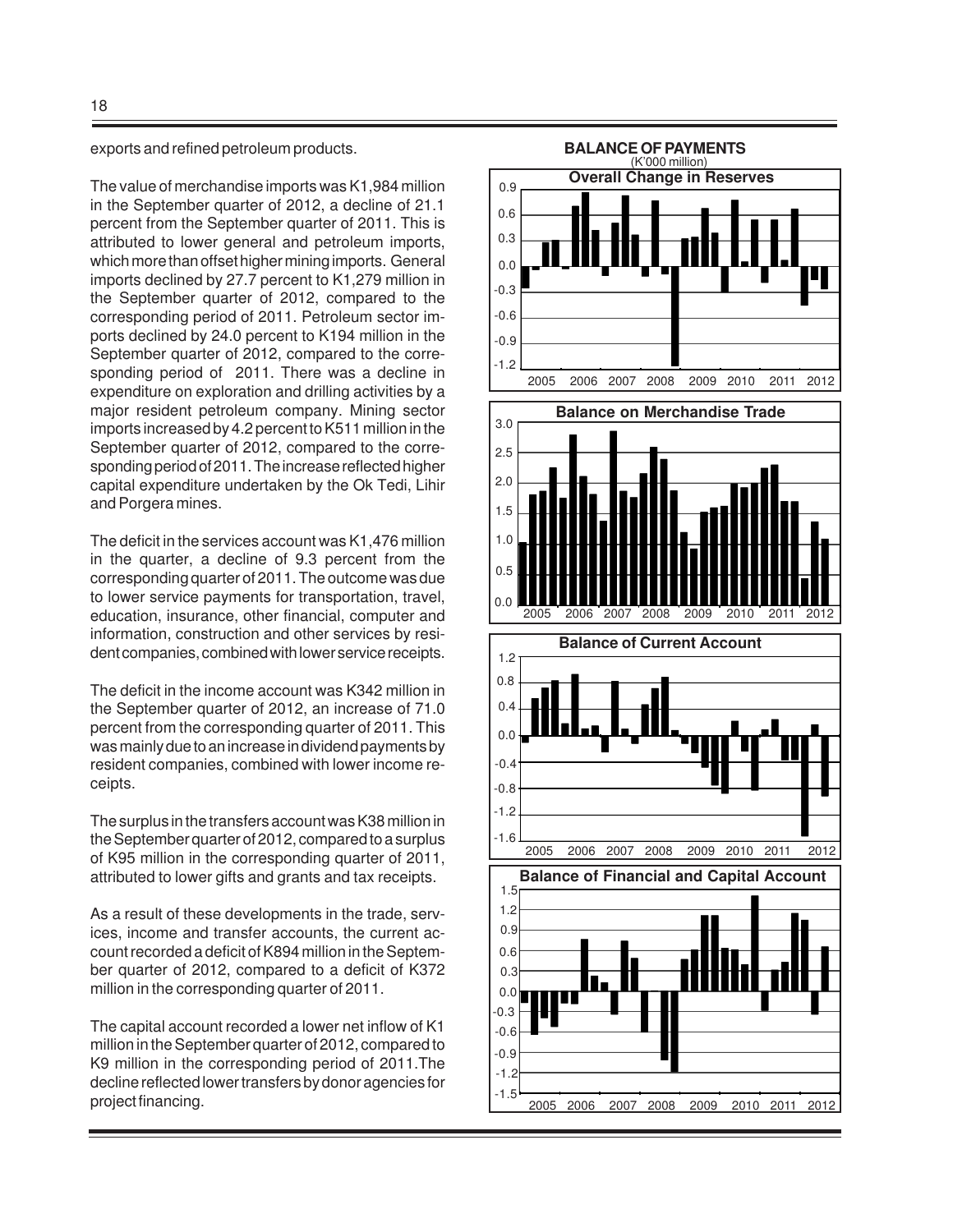The financial account recorded a higher net inflow of K632 million in the September quarter of 2012, compared to a net inflow of K417 million in the corresponding period of 2011. This was a result of higher net inflow from foreign direct and portfolio investments reflecting equity inflows and drawdown from investments in short-term money market instruments by resident entities. These, combined with a net inflow from other investments reflecting drawdown in net foreign assets of the domestic banking system and foreign currency account balances of mineral companies, more than offset a net outflow from investments in financial derivative instruments.

The level of gross foreign exchange reserves at the end of September 2012 was K8,399.6 (US\$4,042.1) million, sufficient for 10.5 months of total and 15.3 months of non-mineral import cover.

## **6. MONETARY DEVELOPMENTS**

#### **INTEREST RATES AND LIQUIDITY**

The Bank of Papua New Guinea eased monetary policy by reducing the KFR from 7.75 percent to 6.75 percent for the month of September 2012, following low inflation outcomes for the March and June quarters 2012. The dealing margins for the Repurchase Agreements (Repos) was maintained at 100 basis points of the KFR.

Interest rates for short-term securities increased across all maturities between the end of June and end of September 2012 except the 28-day Central Bank Bill (CBB) rate, which declined from 2.04 percent to 2.02 percent. At the CBB market, the 63-day rate increased from 2.40 percent to 2.41 percent, the 91-day rate from 2.49 percent to 2.56 percent and the 182-day rate from 2.62 percent to 2.70 percent. Government Treasury bill rates also increased during the same period. The 182 day rate increased from 2.53 percent to 2.75 percent and the 365-day rate from 3.05 percent to 3.28 percent.

The weighted average deposit rates quoted by commercial banks on wholesale deposits (K500,000 and above) subsequently increased across all maturities except the 180-day rate, which declined from 1.73 percent to 1.35 percent during the period under review. The 30-day rate increased from 0.91 percent to 1.00

percent, the 60-day rate from 0.73 percent to 0.94 percent and the 90-day rate from 1.06 percent to 1.32 percent. On the other hand, the weighted average interest rate on total deposits declined from 0.44 percent to 0.40 percent and the weighted average interest rate on total loans declined from 10.7 percent to 10.5 percent. Commercial banks' Indicator Lending Rates (ILR) spread was maintained at 11.45 – 12.20 percent.

The Bank continue to utilise its Open Market Operation (OMO) instruments in the conduct of monetary policy in the September quarter of 2012. There was a net reduction of K536.0 million in CBBs during the quarter as holders retired their bills. The Government made a net issuance of K402.5 million Treasury bills and K138.0 million Inscribed stocks during the quarter, which assisted liquidity management. The Cash Reserve Requirement (CRR) for the commercial banks was maintained at 8.0 percent in the September quarter of 2012.

#### **MONEY SUPPLY**

The average level of broad money supply (M3\*) increased by 0.4 percent in the September quarter of 2012, compared to an increase of 2.8 percent in the June quarter.This outcome was influenced by an increase in average net claims on the Central Government following net issuance of securities and drawdown of Government deposits. Average net domestic claims outstanding, excluding net claims on the Central Government, increased by 4.8 percent in the September quarter of 2012, following an increase of 2.7 percent in the June quarter.

The average level of monetary base (reserve money) declined by 7.6 percent in the September quarter of 2012, compared to a growth of 10.6 percent in the June quarter. This reflected a decline in commercial bank's deposits at the Central Bank, which more than offset an increase in currency in circulation.

The average level of narrow money supply (M1\*) increased by 0.4 percent in the September quarter of 2012, compared to an increase of 7.3 percent in the June quarter. This was due to increases in currency outside depository corporations and average level of transferable deposits. There was marginal increase of 0.5 percent in the average level of quasi money in the September quarter of 2012, compared to a decrease of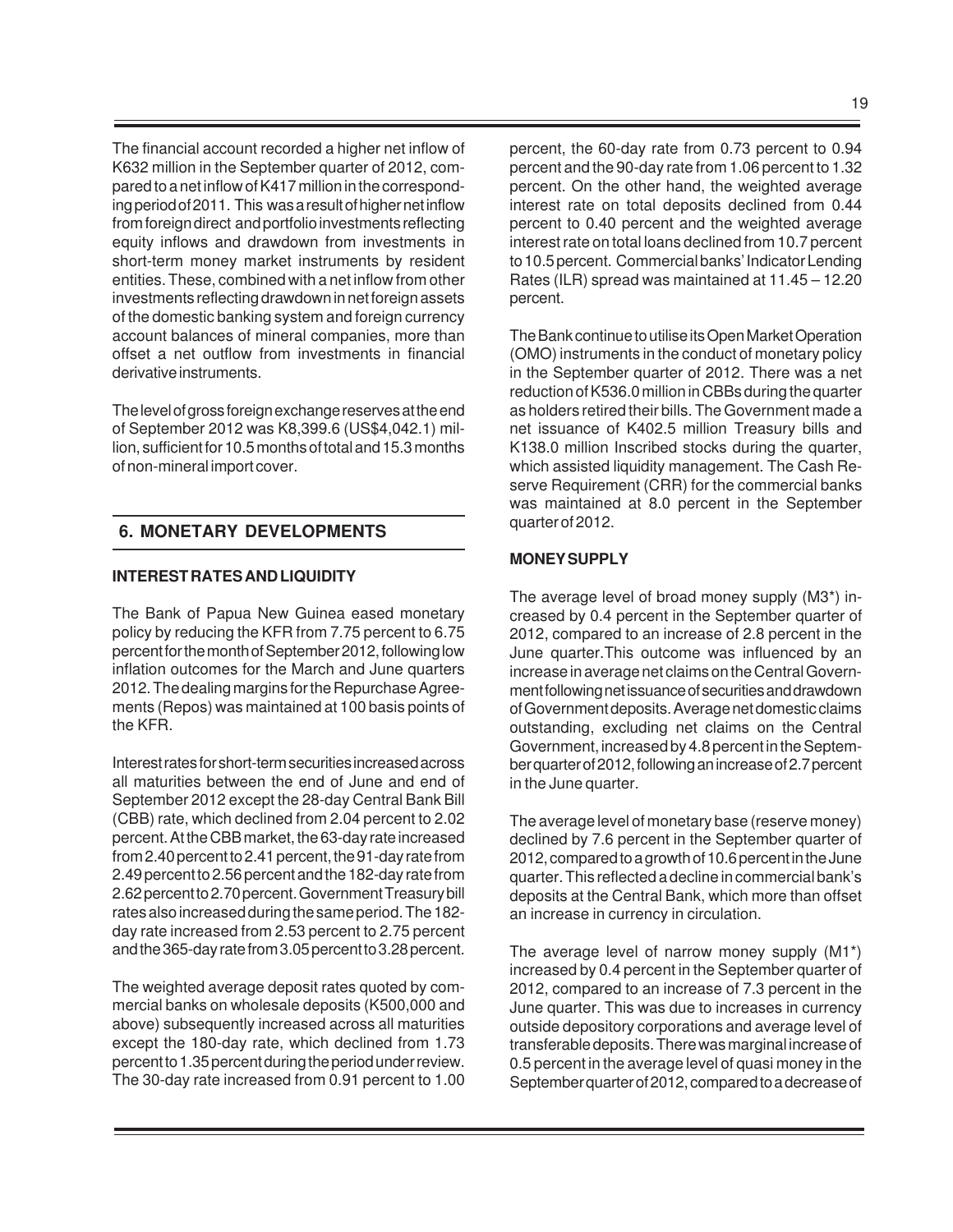4.6 percent in the June quarter.

The average level of deposits in ODCs decreased by 0.3 percent to K17,870.9 million in the September quarter of 2012 from K17,926.7 million in the June quarter.This reflected declines in transferable and Central Government deposits.

The net foreign assets of financial corporations declined by 3.0 percent to K9,876.4 million in the September quarter of 2012, compared to a decline of 1.3 percent in the June quarter. This resulted from declines in net foreign assets of the Central Bank and OFCs. Net claims on the Central Government decreased by K11.6 million to K1,830.2 million in the September quarter of 2012, compared to an increase of K693.6 million in the previous quarter. This was due to an increase in Government deposits and maturing of Government securities by ODCs.

## **LENDING**

In the September quarter of 2012, total domestic credit extended by financial corporations to the private sector, public non-financial corporations, Provincial and Local Governments, and OFCs, increased by K416.2 million to K10,042.8 million, compared to an increase of K208.3 million in the June quarter of 2012. This was mainly due to increases of K244.4 million and K171.8 million in credit to the private sector and public nonfinancial corporations, respectively. The growth in private sector credit reflected advances by the ODCs to the manufacturing, commerce, transport and communication and other business services sectors, as well as the household sector for housing advances. The annualised growth in domestic credit, excluding lending to Central Government, was 11.8 percent in the September quarter of 2012.

# **7. PUBLIC FINANCE**

Preliminary estimates of the fiscal operations of the National Government over the nine months to September 2012 show an overall surplus of K233.1 million, compared to a surplus of K366.3 million in the corresponding period of 2011. This represents 0.7 percent of nominal GDP and reflected higher revenue, which more than offset an increase in expenditure.

Total revenue, including foreign grants, over the nine

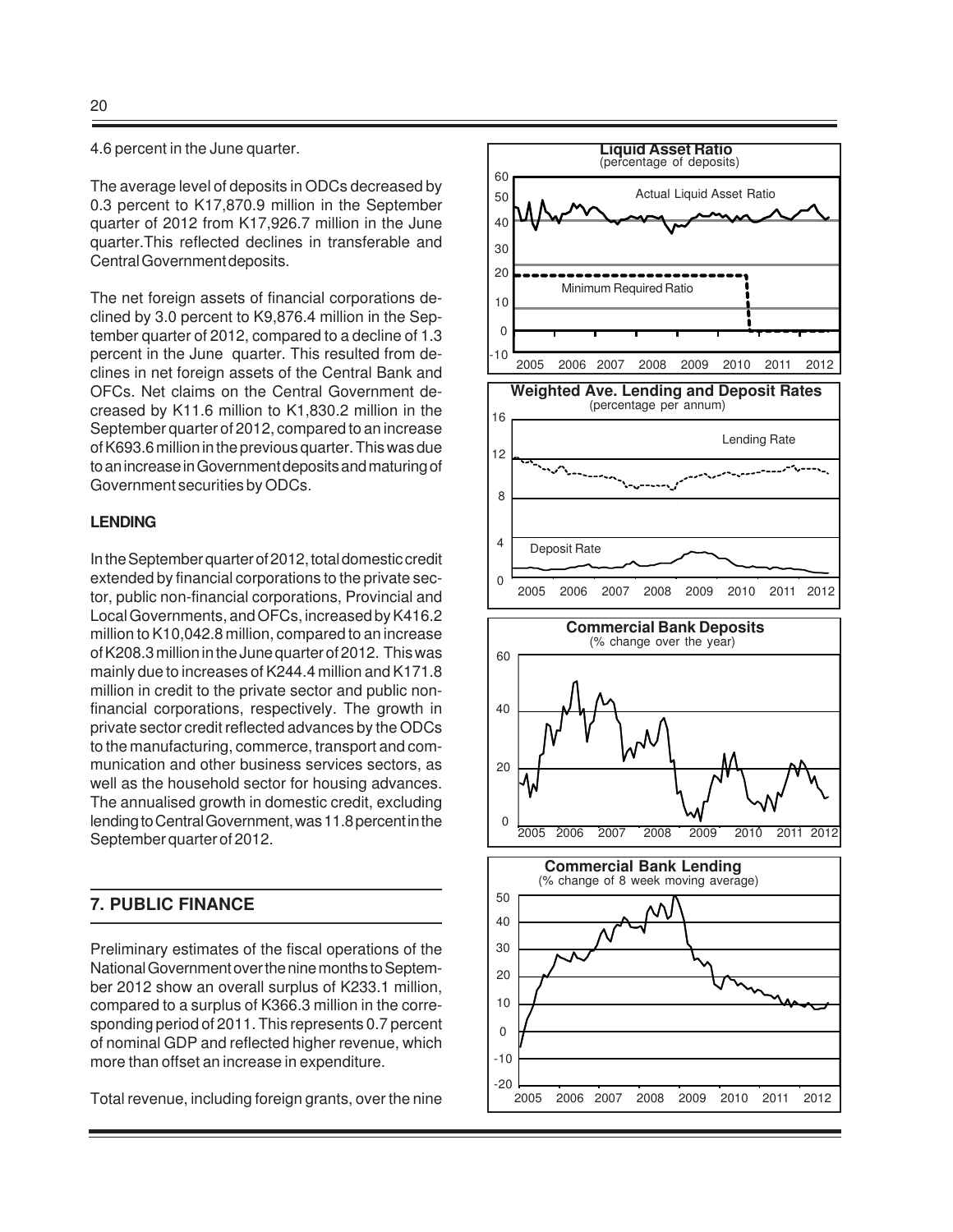

months to September 2012 was K6,629.6 million, 23.3 percent higher than the receipts collected in the corresponding period of 2011. This represents 65.3 percent of the revised budgeted revenue for 2012. The increase in revenue came from higher receipts in most categories of both tax and non-tax revenue, combined with higher foreign grants.

Total tax revenue amounted to K5,869.8 million, 15.4 percent higher than the receipts collected during the same period in 2011 and represents 71.9 percent of the revised budgeted amount for 2012. Direct tax receipts totalled K4,402.0 million, 12.8 percent higher than in the corresponding period of 2011, and represents 73.8 percent of the revised budgeted revenue. The increase was attributed to higher personal and other direct tax receipts, while there was a marginal decline in company tax receipts. The increase in personal income tax was due to the growth in employment and therefore higher salaries. The increase in other direct tax receipts was mainly due to higher payment of dividend withholding taxes by local companies. The marginal decline in company tax was mainly due to lower international commodity prices.

Indirect tax receipts totalled K1,467.8 million over the first nine months of 2012, 23.9 percent higher than in the corresponding period in 2011 and represents 66.7 percent of the revised budgeted revenue for 2012. All categories of indirect taxes recorded increases, except for export tax. The increase in import tax was attributed to higher volume of imports. Excise duties were higher due to increased consumption of both imported and domestically produced items. The increase in GST reflected higher collections in the major contributing provinces as a result of higher sales and efforts by the Internal Revenue Commission to ensure compliance. The decrease in export tax was attributed to lower log export volumes.

Total non-tax revenue amounted to K195.7 million, K131.5 million higher than in the corresponding period of 2011 and represents 41.5 percent of the revised budgeted amount for 2012. This resulted from higher dividend payments by statutory bodies and collections from services provided by Government Departments. The infrastructure tax credits recorded K14.0 million over the nine months to September 2012. Foreign grants for development projects totalled K550.1 million, K326.4 million higher than in the corresponding period of 2011.This represents 39.6 percent of the revised budgeted amount for 2012 and was due to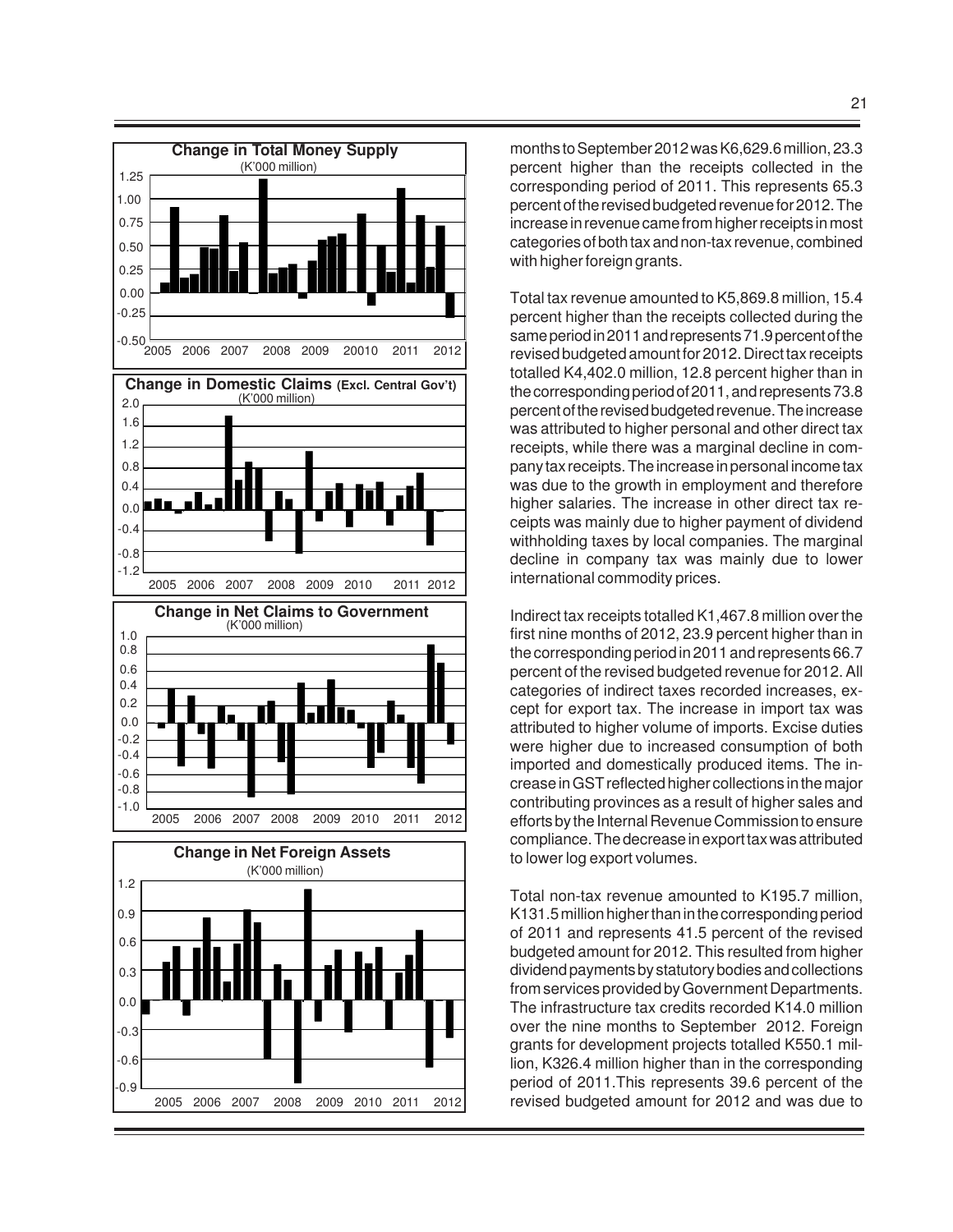higher financing for infrastructure projects, mainly by AusAID.

Total expenditure over the nine months to September 2012 was K6,396.5 million, 27.7 percent higher than in the corresponding period of 2011. This represents 60.6 percent of the revised budgeted appropriation for 2012 and resulted from both higher development and recurrent expenditures.

Recurrent expenditure was K4,140.0 million, 9.0 percent higher than in the corresponding period of 2011 and represents 67.6 percent of the revised appropriation for 2012. This was due to higher National Departmental spending and grants to statutory bodies, which more than offset lower Provincial Government expenditures and interest payments. National Departmental expenditure totalled K2,721.5 million, 21.1 percent higher than in the corresponding period of 2011 and represents 68.1 percent of the 2012 revised budgeted appropriation. The increase was attributed to higher payments for goods and services, personal emoluments and State liabilities from court cases. Provincial Government expenditure amounted to K936.7 million, 6.1 percent lower than in the corresponding period of 2011 and represents 71.8 percent of the 2012 revised appropriation. This outcome resulted from lower payments for goods and services and personnel emoluments. Interest payments on loans over the nine months to September 2012, totalled K184.8 million, 44.6 percent lower than in the corresponding period of 2011 and represents 40.2 percent of the revised budgeted appropriation. The decrease mainly reflected lower interest payment on domestic loans as a result of low interest rates on Government securities.

Total development expenditure for the nine months to September 2012 was K2,256.5 million, 86.0 percent higher than in the same period of 2011 and represents 50.9 percent of the 2012 revised budgeted appropriation. The higher development outlay reflected the disbursement of funds by the Government for various infrastructure projects.

The budget surplus of K233.1 million and net external borrowing of K24.7 million was offsetted by net negative financing to domestic sources totalling K257.8 million.The external borrowing of K69.1 million was from concessional sources, while loan repayments of K8.0 million and K36.4 million were made to commercial and extraordinary sources, respectively. The net negative financing to domestic sources mainly comprised of K2,151.7 million worth of cheques presented for payment by other resident sectors. This more than offset Government deposits placed at the Central Bank totalling K865.5 million and purchases of Government securities totalling K691.8 million and K336.6 million by ODCs and OFCs, respectively.

Total public (Government) debt outstanding at the end of the September quarter of 2012 was K8,202.2 million, K487.1 million higher than in the June quarter of 2012 and resulted from increases in both domestic debt and external loans. The increase in domestic debt resulted from net new issuance of Treasury bills and Inscribed stocks, while the increase in external debt mainly reflected the drawdown of concessional loans. This resulted in the debt to nominal GDP ratio increasing to 25.1 percent from 23.6 percent between the two quarters.

The total amount of Government deposits in the depository corporations increased by K292.0 million to K4,251.1 million in September 2012, compared to K3,959.1 million in June 2012. Government trust accounts held at the Central Bank increased by K230.5 million to K457.1 million at the end of September 2012 from the end of June 2012, reflecting placements by the Government, including for the 2015 South Pacific Games and infrastructure development grants.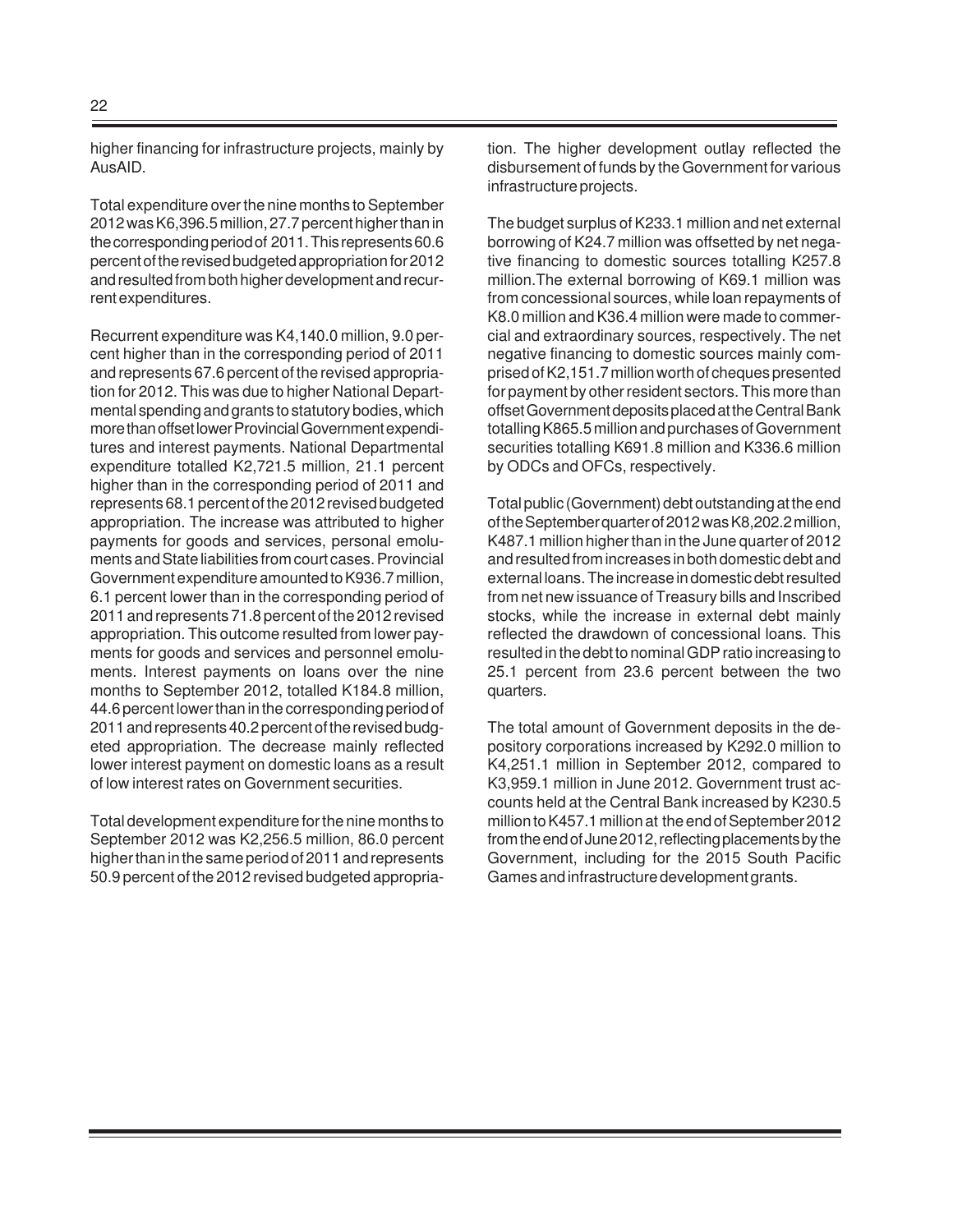### **MONTHLY KINA FACILITY RATE ANNOUNCEMENTS**

The Central Bank introduced the Kina Facility Rate (KFR) in February 2001 as the official rate to indicate its stance of monetary policy. The KFR is a monthly rate and any changes to it should translate to changes in market interest rates. Changes to the KFR is based on assessment of economic fundamentals consistent with the overall objective of monetary policy of price stability in the economy. From January 2009, the KFR announcements by the Bank were;

| 2010 | 01 March<br>06 April<br>03 May | Maintained at 7.00 %<br>Maintained at 7.00 %<br>Maintained at 7.00 % |
|------|--------------------------------|----------------------------------------------------------------------|
|      | 07 June                        | Maintained at 7.00 %                                                 |
|      | 05 July                        | Maintained at 7.00 %<br>Maintained at 7.00 %                         |
|      | 02 August<br>06 September      | Maintained at 7.00 %                                                 |
|      | 04 October                     | Maintained at 7.00 %                                                 |
|      | 01 November                    | Maintained at 7.00 %                                                 |
|      | 04 December                    | Maintained at 7.00 %                                                 |
|      |                                |                                                                      |
| 2011 | 03 January                     | Maintained at 7.00 %                                                 |
|      | 07 February                    | Maintained at 7.00 %                                                 |
|      | 07 March                       | Maintained at 7.00 %                                                 |
|      | 04 April                       | Maintained at 7.00 %                                                 |
|      | 02 May                         | Maintained at 7.00 %                                                 |
|      | 06 June                        | Increased to 7.25 %                                                  |
|      | 04 July                        | Increased to 7.50 %                                                  |
|      | 01 August                      | Maintained at 7.50 %                                                 |
|      | 05 September                   | Increased to 7.75 %                                                  |
|      | 03 October                     | Maintained at 7.75 %                                                 |
|      | 07 November                    | Maintained at 7.75 %                                                 |
|      | 05 December                    | Maintained at 7.75 %                                                 |
| 2012 | 02 January                     | Maintained at 7.75 %                                                 |
|      | 06 February                    | Maintained at 7.75 %                                                 |
|      | 05 March                       | Maintained at 7.75 %                                                 |
|      | 02 April                       | Maintained at 7.75 %                                                 |
|      | 07 May                         | Maintained at 7.75 %                                                 |
|      | 04 June                        | Maintained at 7.75 %                                                 |
|      | 02 July                        | Maintained at 7.75 %                                                 |
|      | 06 August                      | Maintained at 7.75 %                                                 |
|      | 03 September                   | Reduced to 6.75 %                                                    |
|      | 01 October                     | Maintained at 6.75 %                                                 |
|      | 05 November                    | Maintained at 6.75 %                                                 |
|      | 03 December                    | Maintained at 6.75 %                                                 |
| 2013 | 07 January                     | Maintained at 6.75 %                                                 |

For details of the KFR, see Table 6.3 (S34) of the QEB.

KFR announcements prior to January 2009 are reported in various bulletins starting with the March 2001 QEB.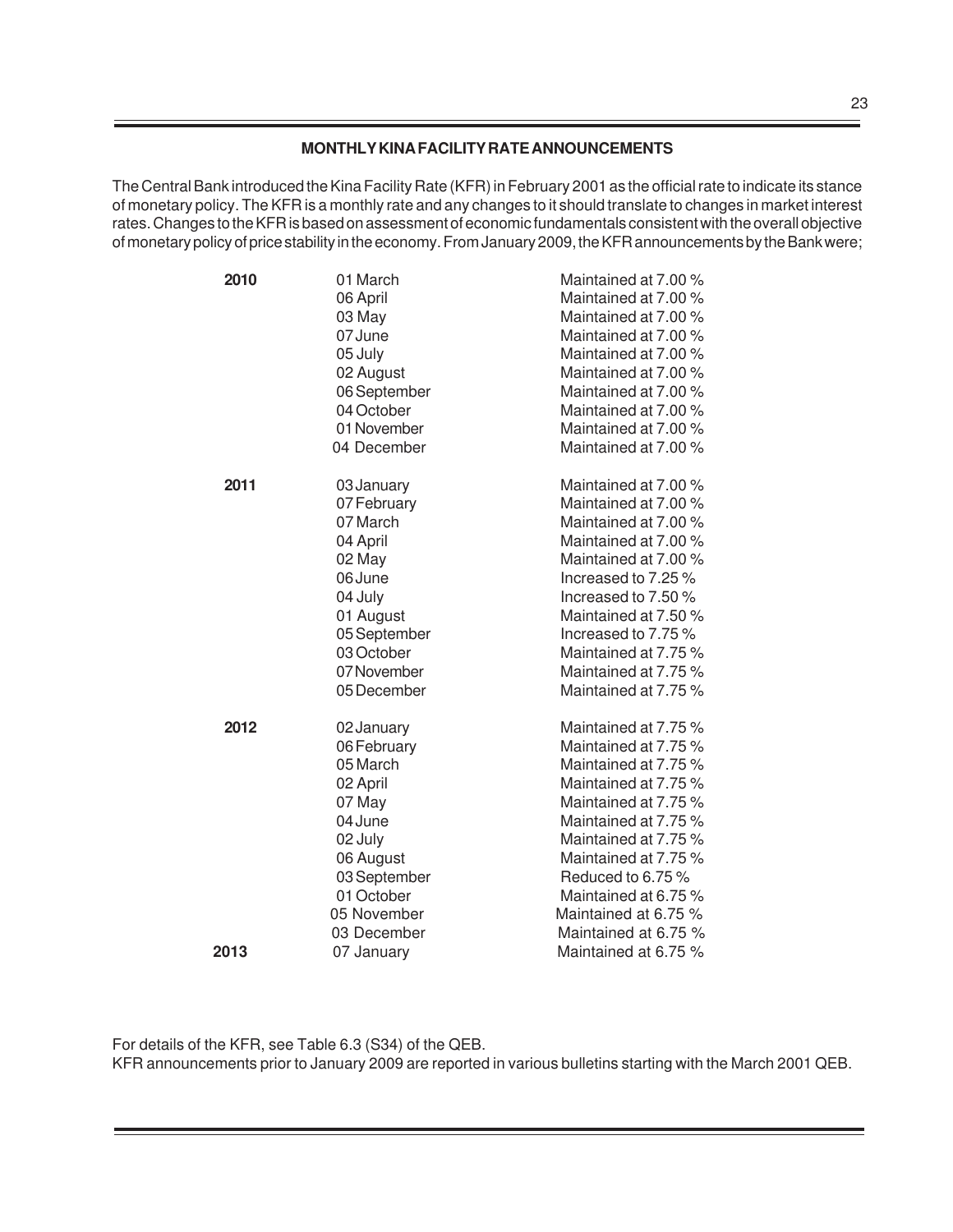# **GLOSSARY OF TERMS AND ACRONYMS**

| <b>Balance of Payments</b>                  | A statistical statement that systematically summarises<br>a country's economic transactions with the rest of the<br>world, over a specific time period. It comprises the<br>Current and Capital and Financial Accounts.                                                                                                  |
|---------------------------------------------|--------------------------------------------------------------------------------------------------------------------------------------------------------------------------------------------------------------------------------------------------------------------------------------------------------------------------|
| <b>Broad Money Supply (M3*)</b>             | Total volume of money comprising narrow money (M1*)<br>and quasi money in the economy at a point in time. See<br>'narrow' and 'quasi' money.                                                                                                                                                                             |
| <b>Cash Reserve Requirement (CRR)</b>       | A requirement imposed on commercial banks to hold<br>cash as a percentage of total deposits and other<br>prescribed liabilities at all times.                                                                                                                                                                            |
| <b>Capital Account</b>                      | Records all transactions that involves the receipts or<br>transfers of capital and acquisitions/disposal of non-<br>produced, non-financial assets such as purchase of<br>production facilities, i.e. plants and machinery, etc.                                                                                         |
| <b>Central Bank (CB)</b>                    | The Bank of Papua New Guinea (BPNG) is the monetary<br>authority in Papua New Guinea (PNG) that has<br>legislative power over the financial system and is<br>responsible for issuing currency, managing international<br>reserves, undertakes transactions with the IMF and<br>providing credit to the commercial banks. |
| Central Bank Bill (CBB) <sup>2</sup>        | A monetary policy instrument of the Bank of PNG used<br>to manage liquidity in the banking system by either<br>injecting or defusing it in order to achieve a desired level<br>of interest rate.                                                                                                                         |
| <b>Central Bank Survey (CBS)</b>            | The CBS is the balance sheet of the Central Bank,<br>which contains data on all components of the monetary<br>base, comprising of currency in circulation and central<br>bank liabilities to ODCs and other sectors.                                                                                                     |
| <b>Current Transfers Account</b>            | Records all foreign transactions that are not transfers<br>of capital and cannot be repaid. This includes donations,<br>gifts and grants, superannuation funds and licensing<br>fees.                                                                                                                                    |
| <b>Depository Corporations Survey (DCS)</b> | The survey is a consolidation of the CBS and the<br>ODCS, which contains data on all depository<br>corporations' liabilities in the national definition of<br>broad money and data on depository corporations,<br>assts that are claims on (i.e credit) other sectors of the<br>economy, including the external sector.  |

<sup>2</sup>See 'For the Record' on page 34 in the 2004 September QEB.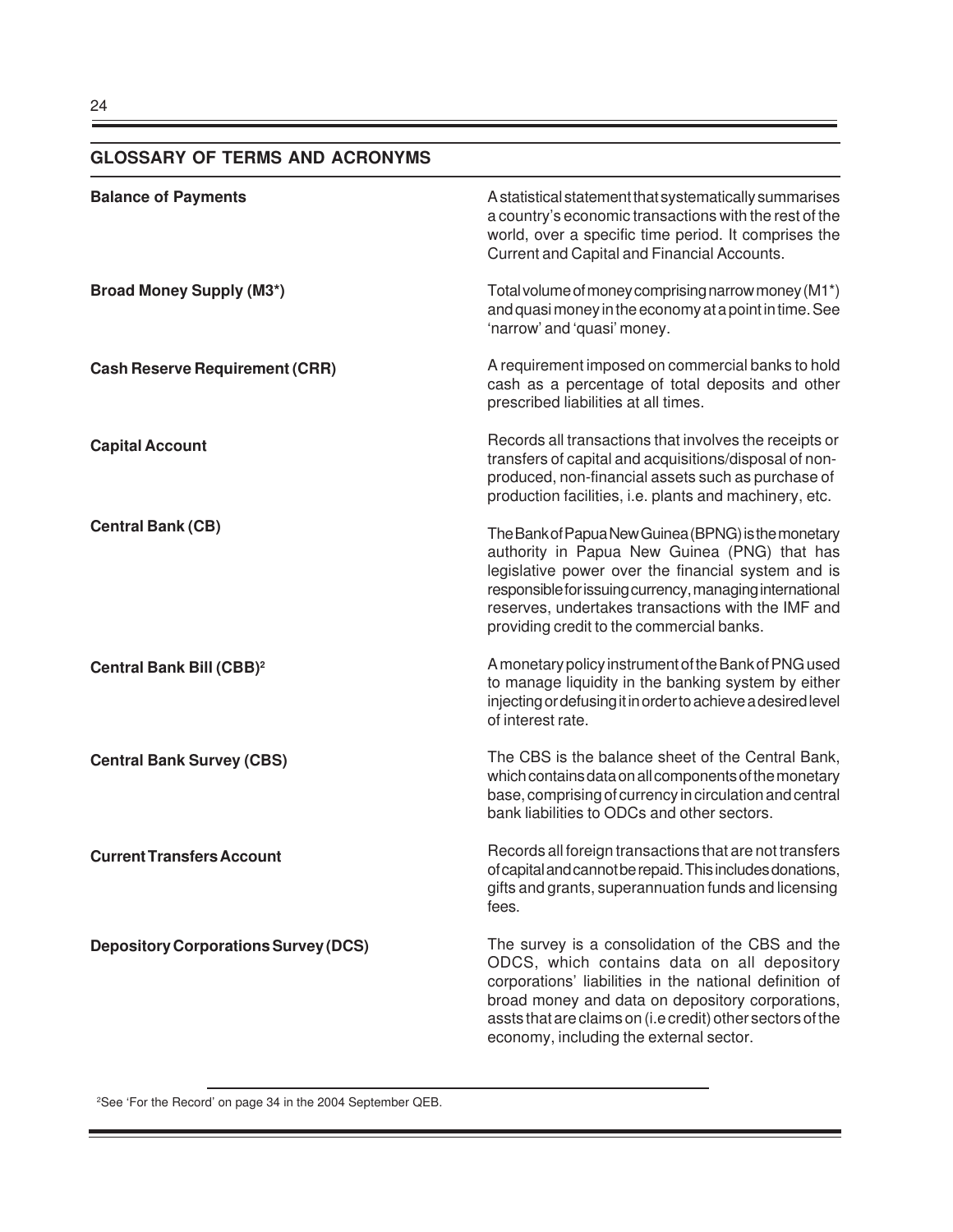| <b>Deposits</b>                            | Deposits include all claims on the Bank of PNG and<br>ODCs. These are further classified into transferable<br>and other deposits. (I). Transferable deposits comprises<br>all deposits that are: a). Exchangeable on demand at<br>par and without penalty or restrictions; b). Directly<br>usable for making payments by cheque, draft direct<br>debit/credit or other direct payment facilities. ii.) Other<br>deposits comprise all claims, other than transferable<br>deposits. These include savings and term deposits<br>and non transferable deposits in foreign currency. |
|--------------------------------------------|----------------------------------------------------------------------------------------------------------------------------------------------------------------------------------------------------------------------------------------------------------------------------------------------------------------------------------------------------------------------------------------------------------------------------------------------------------------------------------------------------------------------------------------------------------------------------------|
| <b>Exchange Settlement Account (ESA)</b>   | Accounts of the commercial banks with the Bank of<br>PNG for settlement transactions with each other.                                                                                                                                                                                                                                                                                                                                                                                                                                                                            |
| <b>Exclusion-based CPI measure</b>         | An underlying inflation measure which involves zero<br>weighting of volatile sub-groups or items such as fruit<br>&vegetables, betelnut and prices that are largely<br>determined by non-market (seasonal) forces, as well<br>as alcoholic drinks, cigarettes & tobacco, etc. See<br>'Underlying CPI'.                                                                                                                                                                                                                                                                           |
| <b>Financial Account</b>                   | Records all transactions associated with changes of<br>ownership of foreign financial assets such as holdings<br>of monetary gold, special drawing rights (SDR), claims<br>on non-residents and foreign liabilities.                                                                                                                                                                                                                                                                                                                                                             |
| <b>Financial Corporations Survey (FCS)</b> | The FCS is the broadest set of monetary and financial<br>statistics in terms of institutional coverage. The survey<br>contains consolidated balance sheet data for all<br>institutional units within the financial corporations<br>sector, thereby providing the stock and flow data for<br>analyzing claims on and liabilities to all other sectors<br>of theeconomy, including the external sector.                                                                                                                                                                            |
| <b>Financial derivatives</b>               | A financial instrument linked to a specific financial<br>instrument, indicator or commodity and through which<br>specific financial risks (such as interest rates, currency<br>equity and commodity price risk, credit risk, etc.) can<br>be traded in their own right in financial markets.                                                                                                                                                                                                                                                                                     |
| <b>Headline Consumer Price Index (CPI)</b> | A measure of inflation as calculated and published<br>quarterly by the National Statistical Office (NSO),<br>which measures the total price movements in goods<br>and services in the basket.                                                                                                                                                                                                                                                                                                                                                                                    |
| <b>Income Account</b>                      | Records transactions such as compensation of<br>employees, which cover wages, salaries, and other<br>benefits in cash and kind, dividends and interest<br>earned on investments between PNG and the other<br>countries.                                                                                                                                                                                                                                                                                                                                                          |
| <b>Inscribed Stock (bond)</b>              | A Government debt instrument sold to the public for                                                                                                                                                                                                                                                                                                                                                                                                                                                                                                                              |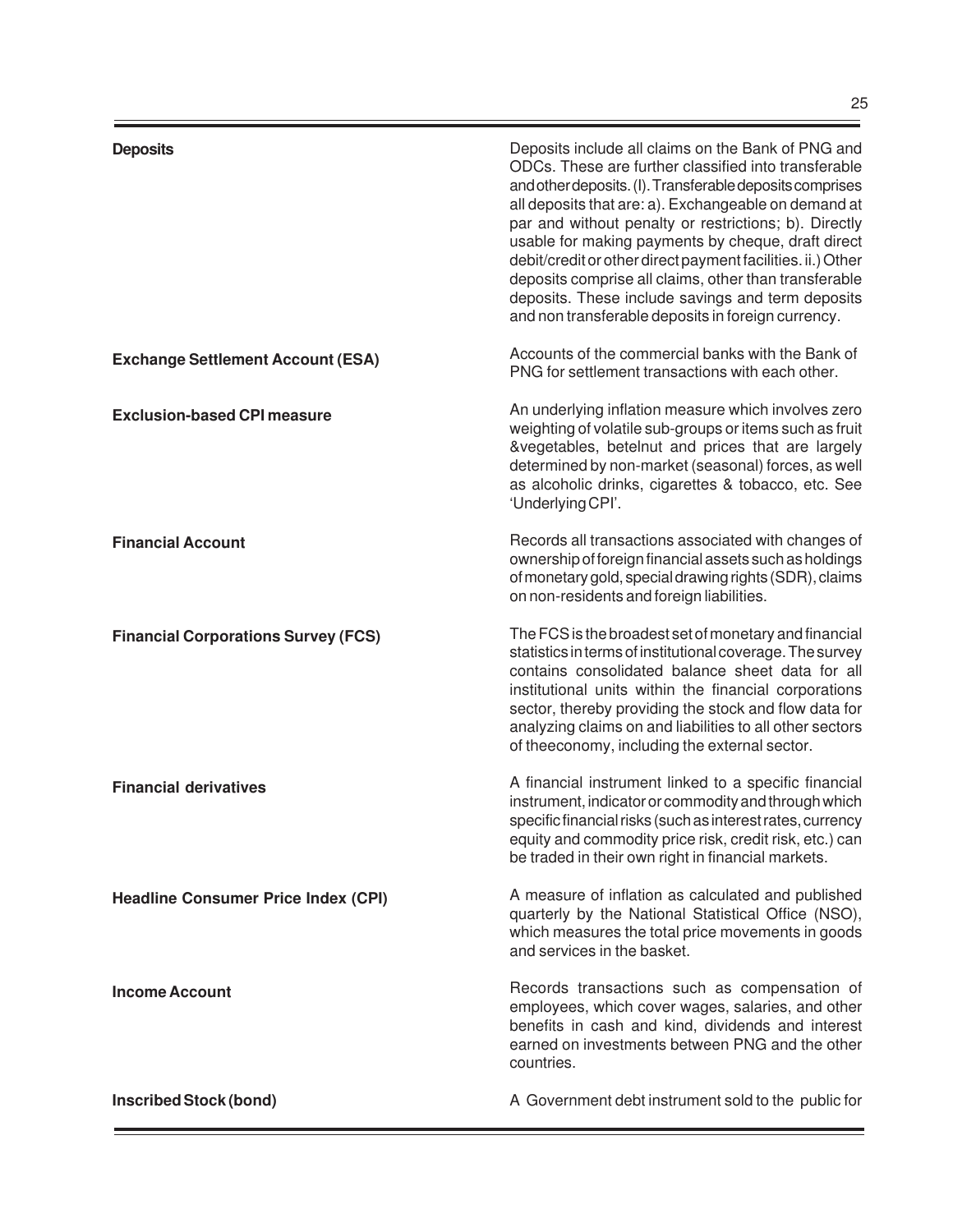|                                                               | a maturity term of one year or longer for Budget<br>financing.                                                                                                                                                                                                                                                                                                                                                                                                |
|---------------------------------------------------------------|---------------------------------------------------------------------------------------------------------------------------------------------------------------------------------------------------------------------------------------------------------------------------------------------------------------------------------------------------------------------------------------------------------------------------------------------------------------|
| <b>Insurance Technical Reserves</b>                           | Comprises of (i) net equity of households in life insurance<br>corporations reserves, (ii) net equity of households in<br>superannuation (pension) funds and (iii) prepayment of<br>premiums. This is the major liability item of the<br>superannuation funds and insurance corporations. On<br>the assets side, this category records prepaid insurance<br>premiums, which are relatively small amounts.                                                     |
| Kina Facility Rate (KFR)                                      | Official benchmark rate used by the Bank of PNG to<br>signal its monetary policy stance. The KFR is<br>announced monthly by the Governor and published in<br>the newspapers and on the Bank's website.                                                                                                                                                                                                                                                        |
| <b>Liquid Assets</b>                                          | Assets of the commercial banks, which are in near<br>liquid form, comprising cash, ESA balances, CBBs,<br>Treasury bills and Inscribed stocks less than 3 years<br>to maturity.                                                                                                                                                                                                                                                                               |
| <b>Minimum Liquid Asset Ratio (MLAR)</b>                      | A prudential requirement imposed by the Bank of PNG<br>on commercial banks to hold liquid assets as a<br>percentage of total deposits and other prescribed<br>liabilities at all times.                                                                                                                                                                                                                                                                       |
| <b>Monetary Base (or Reserve Money)</b>                       | Comprised of currency held by the public and liquid<br>assets of the commercial banks, including deposits<br>held with the Bank of PNG under the Repurchase<br>Agreement Facility (RAF) or Repos.                                                                                                                                                                                                                                                             |
| <b>Narrow Money</b>                                           | A component of total money supply that is considered<br>liquid or can be converted easily to cash on demand,<br>and comprises of currency in circulation (held outside<br>the banking system) and demand deposits.                                                                                                                                                                                                                                            |
| Net Equity of Households in Life Insurance<br><b>Reserves</b> | Comprises of policyholders claims on the reserves of<br>insurance corporations. These reserves must be<br>ultimately used to provide benefits to policyholders,<br>upon the occurrence of other specified events, or to<br>compensate heirs upon the death of the policyholder.<br>These claims constitute assets of the household<br>sector rather than of insurance corporations.                                                                           |
| Net Equity of Households in Pension Funds                     | Comprises policyholders' claims on pension funds.<br>These reserves must be ultimately used to provide<br>benefits to policyholders upon their retirement or to<br>compensate heirs upon death of the policyholder.<br>Pension funds are considered assets of the household<br>sector rather than assets of the institutional units that<br>manage the funds. Pension funds do not include social<br>security funds, which are considered part of the general |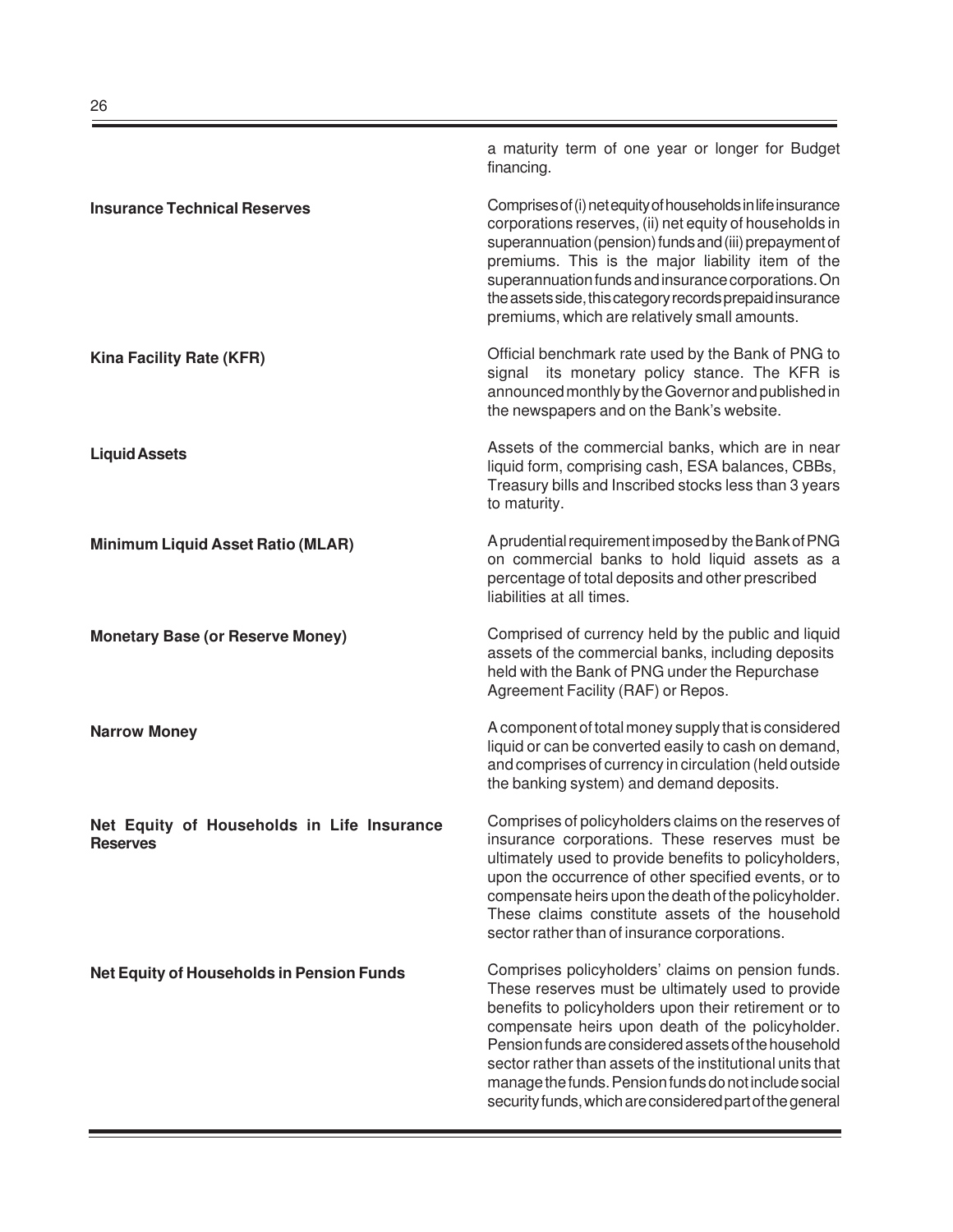The ODC sub-sector in PNG comprises of the commercial banks, finance companies, merchant banks, savings and loans societies and microfinance companies. These financial corporations are mainly engaged in financial intermediation and issue liabilities included in the definition of broad.

government sector.

term interest rates.

The ODCS shows the consolidated stock and flow balance sheet data for the institutional units covered under the ODC sub-sector.

The OFC sub-sector is made up of the insurancec orporations, superannuation (pension) funds, other financial intermediaries and financial auxiliaries such as insurance brokers, investment managers and fund administrators.

The OFCS contains consolidated stock and flow balance sheet data for insurance corporations, superannuation funds, other financial intermediaries and financial auxiliaries.

Percentage change in the CPI of a quarter compared to the corresponding quarter of the previous year (Also called 'annual' CPI).

Investments, mainly in equity and debt securities such as bonds and notes, money market debt instruments and financial derivatives, as well as long-term debt, equity and securities.

These are current claims of policyholders rather than net equity of insurance corporations. Prepayments of premiums, which are made by customers at the beginning of the periods covered by their policies, generate reserves for insurance corporations. Such prepayments are considered to be earned by an insurance corporation on a prorated basis during the policy period. These reserves are assets of policyholders. Reserves against outstanding claims are funds set aside by insurance corporations to cover the amounts that are not settled or claims that may be disputed. Reserves against such outstanding claims are considered to be assets of the beneficiaries and liabilities

**Other Depository Corporations Survey (ODCS)**

**Other Financial Corporations (OFCs)**

**Other Depository Corporations (ODCs)**

**Open Market Operations (OMO)**

**Other Financial Corporations Survey (OFCS)**

**Over the year CPI**

**Portfolio Investment**

**Prepayment of Premiums and Reserves against Outstanding Claims**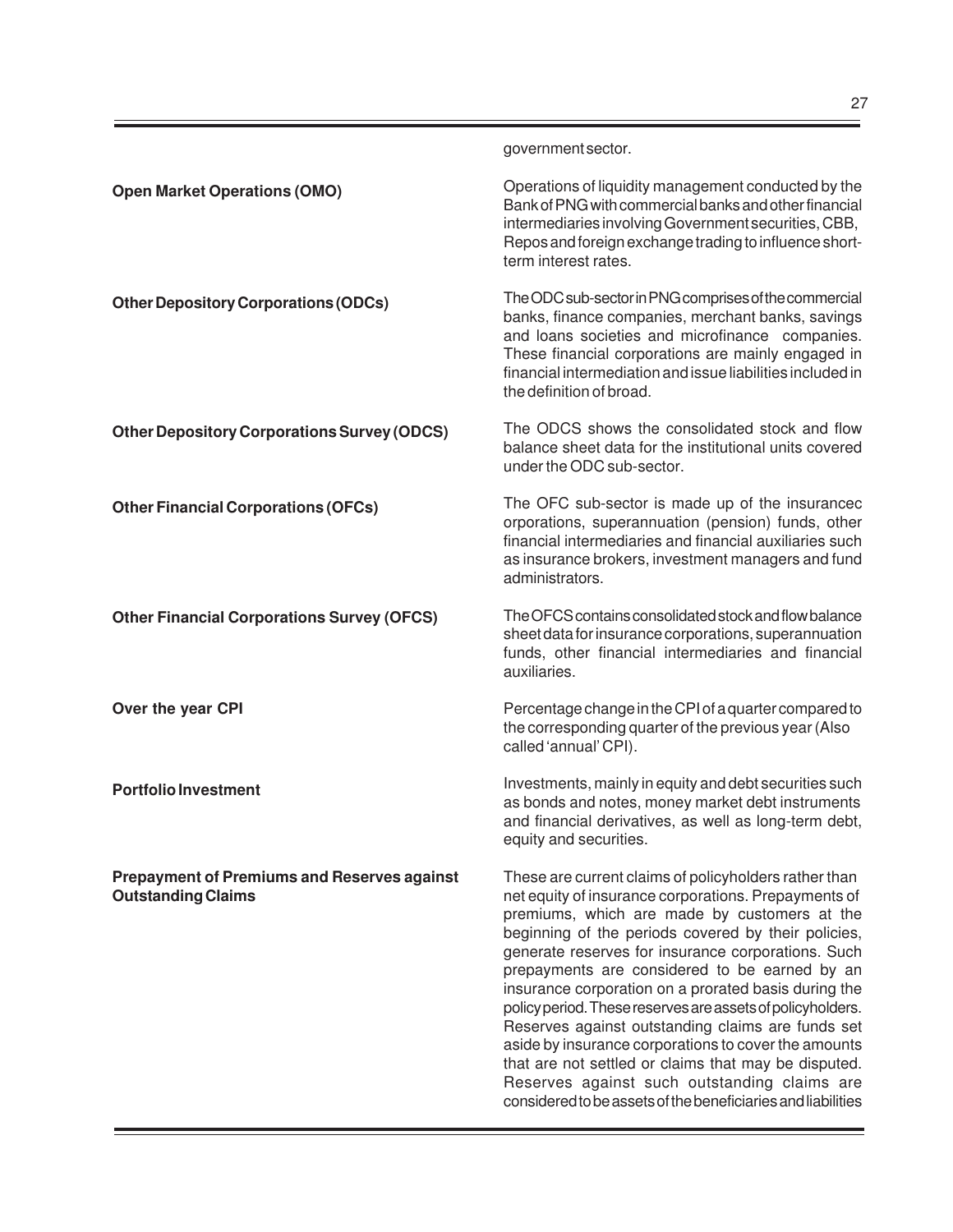of the insurance corporation. Policy benefits due to claimants are considered assets of the claimants. Until actually paid, these assets are held by insurance corporations as reserves. Public non-financial corporations are resident nonfinancial corporations and quasi–corporations controlled by government units. Control may be exercised through ownership of more than half the voting shares, legislation, decree, or regulation that establish specific corporate policy or all the government to appoint the directors. In PNG this would include those institutions that are controlled by the Independent Public Business Corporation (IPBC). A component of total money supply that is not easily convertible to cash on demand and comprises of savings and term deposits. A money market instrument used by Bank of PNG to lend to or borrow from the commercial banks, for liquidity management, and is unwound on maturity. The terms range from overnight to 14 days and can be collateralised, for instance, using Treasury bills. These are negotiable instruments serving as evidence that units have obligations to settle by means of providing cash, a financial instrument, or some other items of economic value. Common securities in PNG include treasury bills and inscribed stocks issued by the Government and Central Bank Bills (CBBs) issued by the Bank of PNG. Shares and other equity comprises all instruments and records acknowledging, after claims of all creditors have been met, claims on the residual value of a corporation. The components of shares and other equity include: (a). Funds contributed by owners; (b). Retained earnings; (c). Current year profit and loss; (d). General and special reserve; and (e). Valuation adjustments. A facility conducted by the Bank of PNG for sale of Treasury bills and Inscribed stocks to the public. A statutory mechanism stipulated under Section 54 of the Central Banking Act 2000, that provides the National Government with access to short-term financing to meet mismatches in revenue. Records all economic transactions associated with merchandise exports and imports of physical goods. **Public non-financial corporations Quasi Money Repurchase Agreement Facility (RAF) Securities other than Shares Shares and Other equity Tap Facility Temporary Advance Facility Trade Account**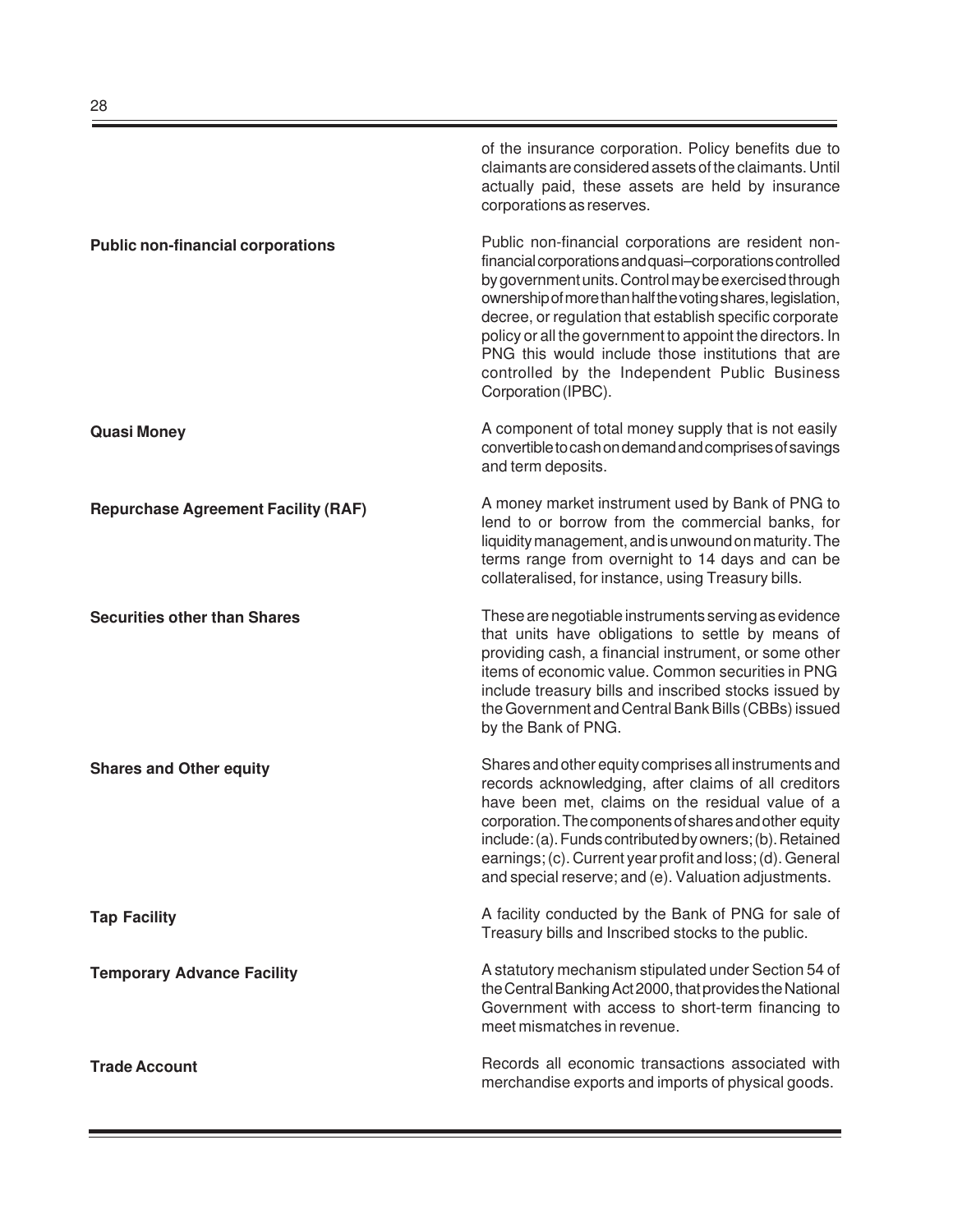| Trade Weighted Index <sup>3</sup>                                        | The Trade Weighted Index (TWI) measures the value of<br>the kina against a basket of currencies of PNG's major<br>trading partners.                                                                                             |
|--------------------------------------------------------------------------|---------------------------------------------------------------------------------------------------------------------------------------------------------------------------------------------------------------------------------|
| <b>Treasury Bill</b>                                                     | Government security or debt instrument sold at a<br>discount value, but redeemed at face value on maturity<br>or purposes of Budget financing. In PNG, Treasury bills<br>are issued for 28, 61, 91, 182 and 364 day maturities. |
| Trimmed-mean CPI measure                                                 | A fixed proportion of prices at each end of the distribution<br>of price changes are zero weighted and the mean of the<br>remaining price changes recomputed. See also<br>'Underlying CPI'.                                     |
| Underlying CPI (exclusion-based and<br><b>Trimmed-mean CPI measures)</b> | A measure of inflation that excludes short-term volatile<br>movements in prices, such as seasonal factors,<br>Government policy decisions and price controlled<br>items.                                                        |

<sup>3</sup>See 'For the Record' p.24 in the 2005 September QEB.

-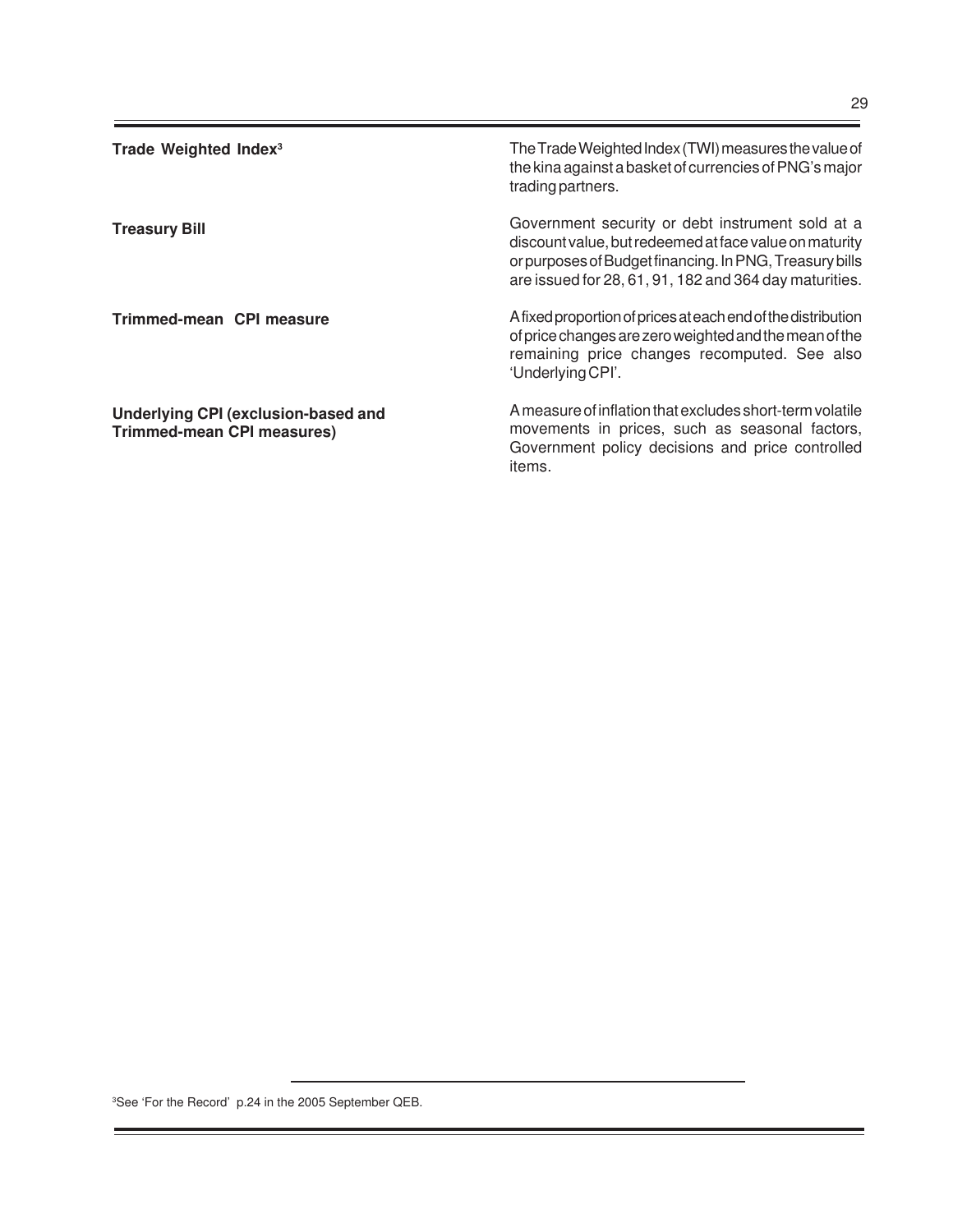## **REFERENCE "FOR THE RECORD"**

Some issues of the Quarterly Economic Bulletin (QEB) have 'For the Record' as additional information relating to changes introduced to various statistical tables. The following 'For the Record' have appeared in the QEB since March 2000.

| <u><b>Issue</b></u> |                              | For the Record                                                                                             |
|---------------------|------------------------------|------------------------------------------------------------------------------------------------------------|
| Mar 2001            |                              | Introduction of Monthly Kina Facility Rate                                                                 |
| <b>Jun 2001</b>     |                              | Changes to Table 10.2: Prices and Wages                                                                    |
| Dec 2001            |                              | Measures of Inflation                                                                                      |
|                     |                              | Changes to Table 7.1: Commercial Banks Interest Rates                                                      |
|                     |                              | Changes to Table 7.2: Other Domestic Interest Rates                                                        |
|                     |                              | Changes to Table 10.2 Prices and Wages                                                                     |
| Jun 2002            |                              | Exclusion of QEB Tables 4.2: Rural Development Bank of PNG and                                             |
|                     |                              | Table 10.1: Indicators of Economic Activity                                                                |
| Mar 2003            |                              | Changes to Balance of Payments Tables                                                                      |
|                     |                              | Bank of PNG Employment Index: Changes to Table 10.4 and Table 10.5                                         |
|                     |                              | Regional and Industrial Classifications and Abbreviations                                                  |
| Jun 2003            |                              | Changes to Open Market Operations Instruments                                                              |
|                     |                              | Directions of Merchandise Trade                                                                            |
| Sep 2003            |                              | Changes to the Treasury Bills Auction Allocation Process                                                   |
| Dec 2003            |                              | Further Change to the Treasury Bills Auction Allocation Process                                            |
|                     |                              | Bank of PNG Employment Survey                                                                              |
| Sep 2004            |                              | Introduction of Central Bank Bill (CBB)                                                                    |
| Mar 2005            |                              | Changes to Table 9.5 to include Exports from Napanapa Oil Refinery                                         |
|                     |                              | Changes to Tables 1.2 and 1.3 'Other Items (Net)'                                                          |
| <b>June 2005</b>    |                              | Changes to Tables 8.2 and 8.5 'External Public Debt'                                                       |
| Sep 2005            |                              | Trade Weighted Exchange Rate Index                                                                         |
|                     |                              | Employment Index - Changes to Tables 10.4 and 10.5                                                         |
|                     |                              | Central Bank Bill (CBB) Auction - Changes to Tables 3.8 and 7.2                                            |
| Mar 2006            |                              | Updated Weights for the Trade Weighted Index (TWI)                                                         |
| June 2006           |                              | Expansion of Monetary and Financial Data Coverage                                                          |
|                     |                              | Upgrade of PNG's Private Debt and Equity Recording System                                                  |
| Dec 2006            |                              | Changes to Table 8.1 - Capital Transfers                                                                   |
| Jun 2007            |                              | Revisions to the March Quarter 2007 and December Quarter 2006 Consumer Price Index                         |
| Jun 2007            |                              | <b>Debt Ratios</b>                                                                                         |
| Sep 2007            | $\overline{a}$               | Revisions to the Consumer Price Indices in June Quarter 2007 back to September Quarter<br>2005.            |
| Mar 2008            |                              | Updated Weights for the Trade Weighted Index (TWI)                                                         |
| Mar 2009            |                              | Changed Monetary Policy Statement release month from January to March                                      |
| Mar 2009            |                              | Updated Weights for the Trade Weighted Index (TWI)                                                         |
| Dec 2009            | $\qquad \qquad \blacksquare$ | New Tables; 8.7, 8.8, 8.9 and 8.10 were included in the December Quarterly Economic                        |
|                     |                              | Bulletin, resulting in subsequent renumbering of all other tables that follow.                             |
| Dec 2009            | ÷,                           | Revisions to Monetary and Financial Statistics tables in the December 2009 Quarterly<br>Economic Bulletin. |
| Jun 2010            |                              | Expansion of Monetary and Financial Data Coverage.                                                         |
| Sep 2010            |                              | Recalculation of months of import cover                                                                    |
| Mar 2011            | $\overline{a}$               | Updated Weights of the Trade Weighted Trade (TWI)                                                          |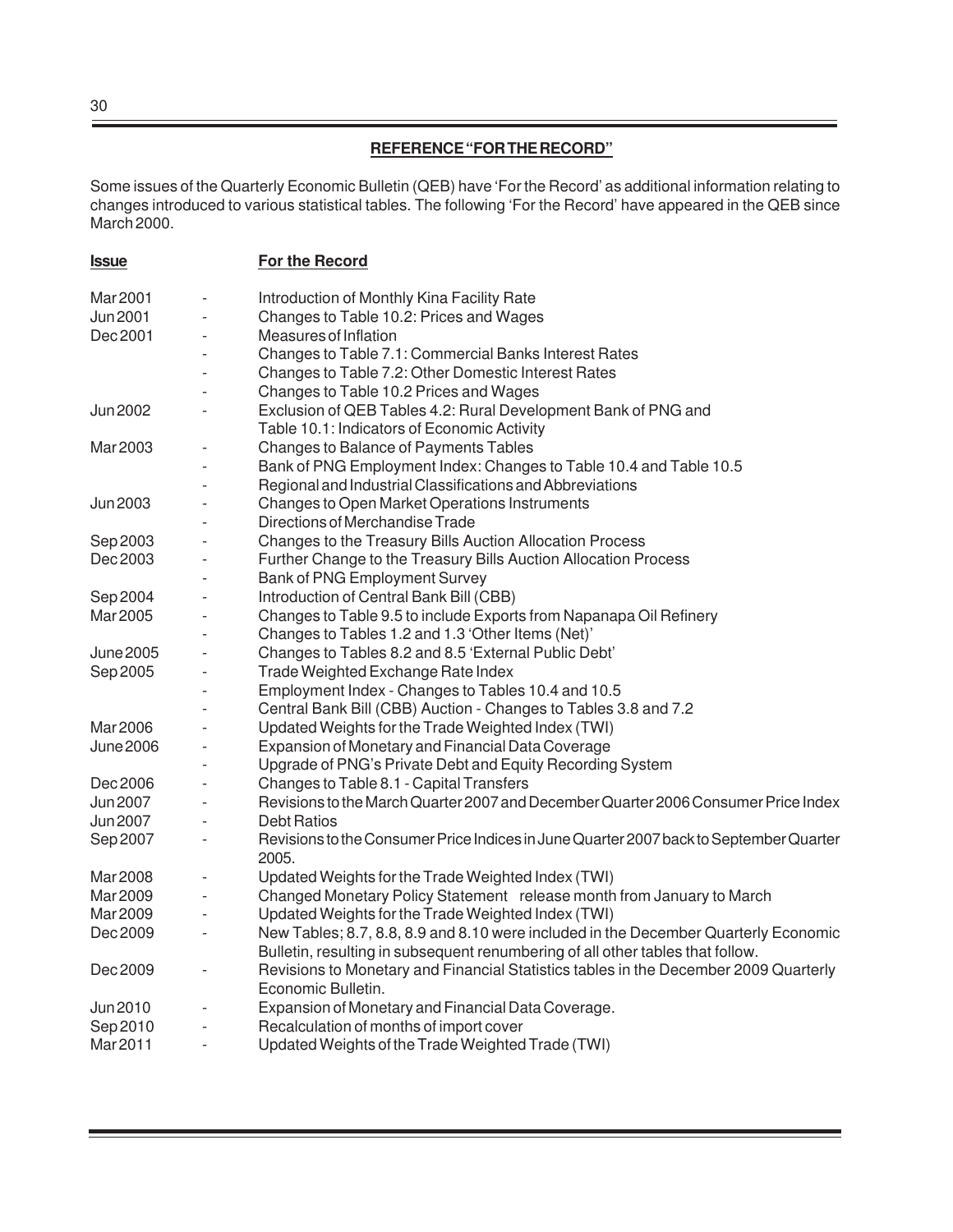#### **REFERENCE**

Each issue of the Quarterly Economic Bulletin contains a review of economic conditions for the past quarter and a comprehensive set of updated statistical tables. Articles of special interest to current economic policy are also prepared by Bank staff for inclusion in the Bulletin. The following articles have appeared in the Quarterly Economic Bulletin since December 1998.

| <u><b>Issue</b></u>  | <b>Title</b>                                                                            |
|----------------------|-----------------------------------------------------------------------------------------|
| Jun 2002             | Semi-annual Monetary Policy Statement, July 2002                                        |
| Sep 2002             | The 2002 Supplementary Budget                                                           |
| Dec 2002             | Semi-annual Monetary Policy Statement, January 2003                                     |
| Dec 2002             | The 2003 National Budget                                                                |
| Mar 2003             | Special article: Export Price Index, Volume Index and Weights Calculations Methodology  |
| Jun 2003             | Semi-annual Monetary Policy Statement, July 2003                                        |
| Dec 2003             | The 2004 National Budget                                                                |
| Dec 2003             | Semi-annual Monetary Policy Statement, January 2004                                     |
| Sep 2004             | Semi-annual Monetary Policy Statement, July 2004                                        |
| Dec 2004             | Semi-annual Monetary Policy Statement, January 2005                                     |
| Dec 2004             | The 2005 National Budget                                                                |
| Jun 2005             | Papua New Guinea's Total External Exposure                                              |
| Jun 2005             | Semi-annual Monetary Policy Statement, July 2005                                        |
| Dec 2005             | The 2006 National Budget                                                                |
| Dec 2005             | Semi-annual Monetary Policy Statement, January 2006                                     |
| Jun 2006             | Papua New Guinea's Total External Exposure                                              |
| Jun 2006             | Semi-annual Monetary Policy Statement, July 2006                                        |
| Dec 2006             | The 2007 National Budget                                                                |
| Dec 2006             | Semi-annual Monetary Policy Statement, January 2007                                     |
| Jun 2007             | Papua New Guinea's Total External Exposure                                              |
| Jun 2007             | Semi-annual Monetary Policy Statement, July 2007                                        |
| Jun 2007             | Supplement to the July 2007 Monetary Policy Statement                                   |
| Dec 2007             | The 2008 National Budget                                                                |
| Dec 2007             | Semi-annual Monetary Policy Statement, January 2008                                     |
| <b>Jun 2008</b>      | Papua New Guinea's Total External Exposure                                              |
| <b>Jun 2008</b>      | Semi-annual Monetary Policy Statement, July 2008                                        |
| Dec 2008             | The 2009 National Budget                                                                |
| Dec 2008             | Monetary Policy Statement, January 2009 Update                                          |
| Mar 2009             | Monetary Policy Statement, March 2009                                                   |
| <b>Jun 2009</b>      | Papua New Guinea's Total External Exposure                                              |
| Sep 2009             | Monetary Policy Statement, September 2009                                               |
| Dec 2009             | The 2010 National Budget                                                                |
| Dec 2009             | Monetary Policy Statement, March 2010                                                   |
| Mar 2010             | Papua New Guinea's Total External Exposure                                              |
| Sep 2010             | Monetary Policy Statement, September 2010                                               |
| Dec 2010             | The 2011 National Budget                                                                |
| Dec 2010             | Monetary Policy Statement, March 2011                                                   |
| Jun 2011             | Papua New Guinea's Total External Exposure                                              |
| Sep 2011             | Monetary Policy Statement, September 2011                                               |
| Dec 2011<br>Dec 2011 | The 2012 National Budget                                                                |
| Mar 2012             | Monetary Policy Statement, March 2012                                                   |
| Sep 2012             | Papua New Guinea's Total External Exposure<br>Monetary Policy Statement, September 2012 |
|                      |                                                                                         |